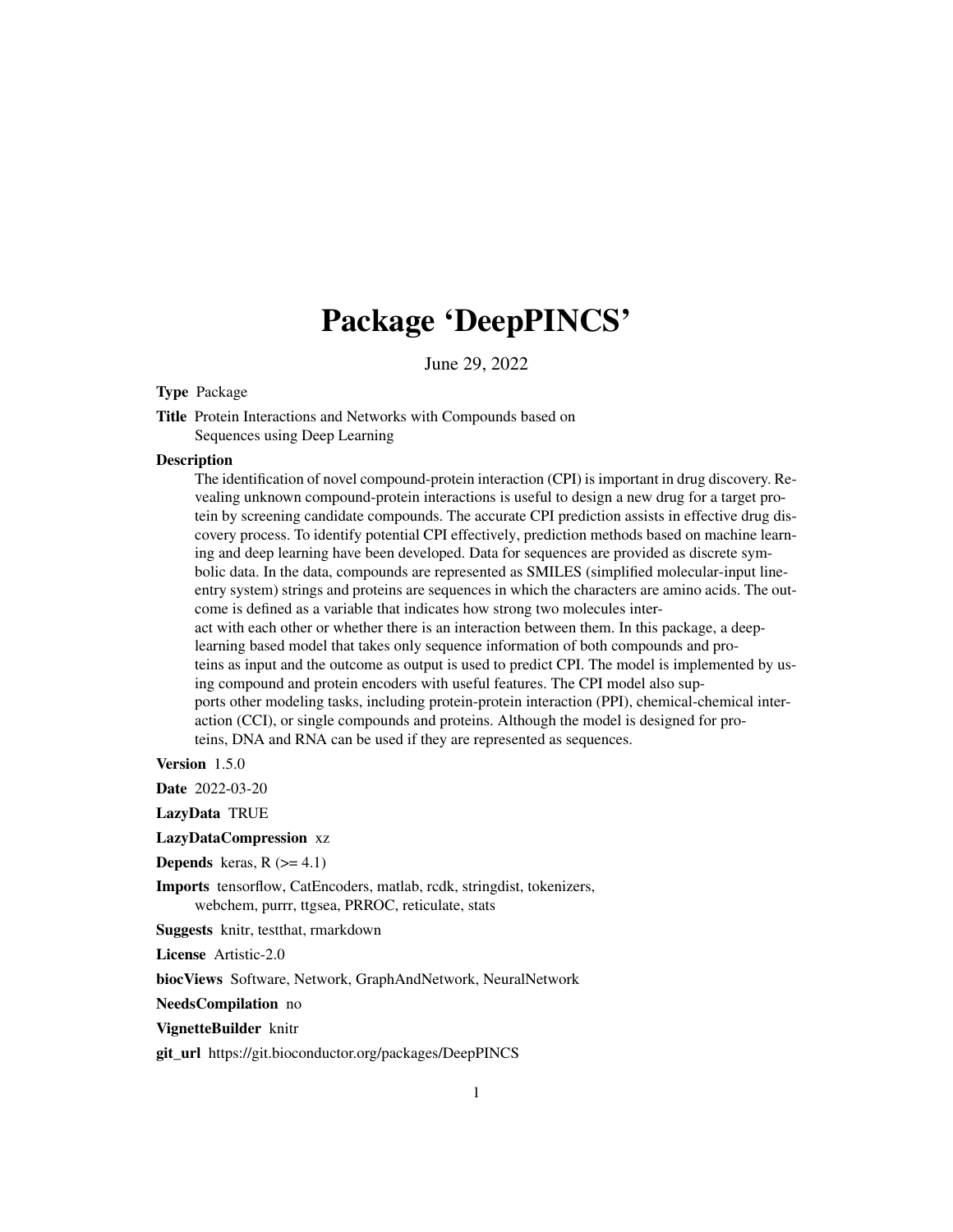git\_branch master git\_last\_commit a0fb270 git\_last\_commit\_date 2022-04-26 Date/Publication 2022-06-29 Author Dongmin Jung [cre, aut] (<<https://orcid.org/0000-0001-7499-8422>>) Maintainer Dongmin Jung <dmdmjung@gmail.com>

## R topics documented:

| Index | 25 |
|-------|----|

antiviral\_drug *List of antiviral drugs with SMILES strings*

#### Description

81 antiviral drugs with SMILES strings

#### Usage

antiviral\_drug

#### Value

SMILES string

<span id="page-1-0"></span>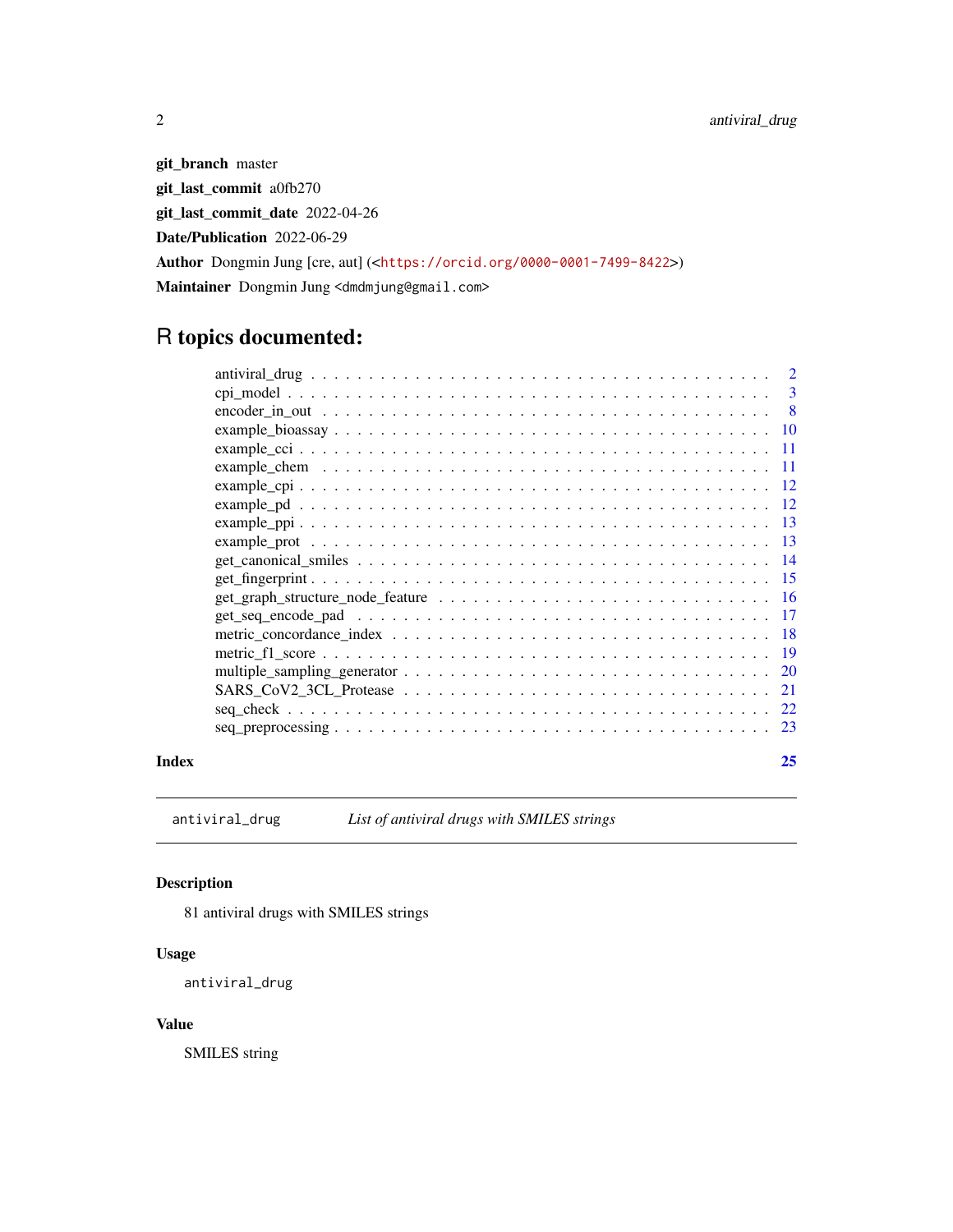#### <span id="page-2-0"></span>cpi\_model 3

#### Author(s)

Dongmin Jung

#### Source

Huang, K., Fu, T., Glass, L. M., Zitnik, M., Xiao, C., & Sun, J. (2020). DeepPurpose: A Deep Learning Library for Drug-Target Interaction Prediction. Bioinformatics.

cpi\_model *Deep learning model fitting and prediction for compound-protein interactions*

#### Description

The model for compound-protein interactions (CPI) takes the pair of SMILES strings of compounds and amino acid sequences (one letter amino acid code) of proteins as input. They are fed into the compound and protein encoders, respectively, and then these encoders are concatenated. Due to the combination of compound and protein encoders, there are many kinds of CPI models. However, the graph neural network such as the graph concolutional network (GCN) is only available for compounds. We need to select one of types of compounds. For graph and fingerprint, the SMILES sequences are not used for encoders, because the information of graph or fingerprint is extracted from the SMILES sequenes and then it is fed into encoders. For sequence, the unigram is used as default, but the n-gram is available only for proteins. Since the CPI model needs some arguments of encoders, we may have to match the names of such arguments.

#### Usage

```
fit_cpi(smiles = NULL, AAseq = NULL, outcome,
        convert_canonical_smiles = TRUE,
        compound_type = NULL, compound_max_atoms,
        compound_length_seq, protein_length_seq,
        compound_embedding_dim, protein_embedding_dim,
        protein_ngram_max = 1, protein_ngram_min = 1,
        smiles_val = NULL, AAseq_val = NULL, outcome_val = NULL,
        net_{args} = list(compound,
            compound_args,
            protein,
            protein_args,
            fc\_units = c(1),
            fc\_activation = c("linear"), ...),net\_names = list(name_compound_max_atoms = NULL,
            name_compound_feature_dim = NULL,
            name_compound_fingerprint_size = NULL,
            name_compound_embedding_layer = NULL,
            name_compound_length_seq = NULL,
```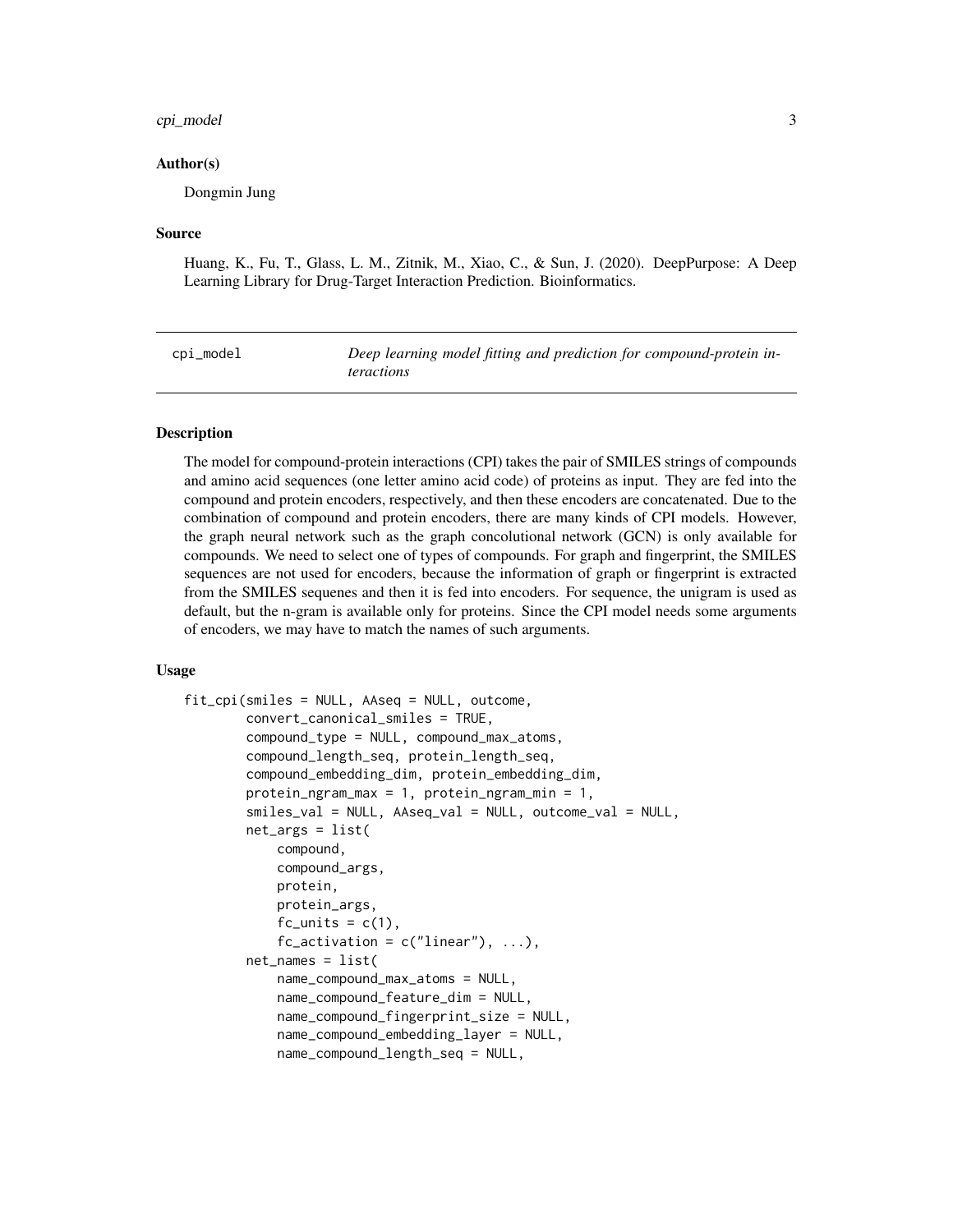```
name_compound_num_tokens = NULL,
            name_compound_embedding_dim = NULL,
            name_protein_length_seq = NULL,
            name_protein_num_tokens = NULL,
            name_protein_embedding_dim = NULL),
       preprocessor_only = FALSE,
       preprocessing = list(
            outcome = NULL,
            outcome_val = NULL,
            convert_canonical_smiles = NULL,
            canonical_smiles = NULL,
            compound_type = NULL,
            compound_max_atoms = NULL,
            compound_A_pad = NULL,compound_X_pad = NULL,
            compound_A_pad_val = NULL,
            compound_X_pad_val = NULL,
            compound_fingerprint = NULL,
            compound_fingerprint_val = NULL,
            smiles_encode_pad = NULL,
            smiles_val_encode_pad = NULL,
            compound_lenc = NULL,
            compound_length_seq = NULL,
            compound_num_tokens = NULL,
            compound_embedding_dim = NULL,
            AAseq_encode_pad = NULL,
            AAseq_val_encode_pad = NULL,
            protein_lenc = NULL,
            protein_length_seq = NULL,
            protein_num_tokens = NULL,
            protein_embedding_dim = NULL,
            protein_ngram_max = NULL,
            protein_ngram_min = NULL),
       batch_size, use_generator = FALSE,
       validation_split = 0, ...)
predict_cpi(modelRes, smiles = NULL, AAseq = NULL,
            preprocessing = list(
                canonical_smiles = NULL,
                compound_A_pad = NULL,
                compound_X_pad = NULL,
                compound_fingerprint = NULL,
                smiles_encode_pad = NULL,
                AAseq_encode_pad = NULL),
            use_generator = FALSE,
            batch_size = NULL)
```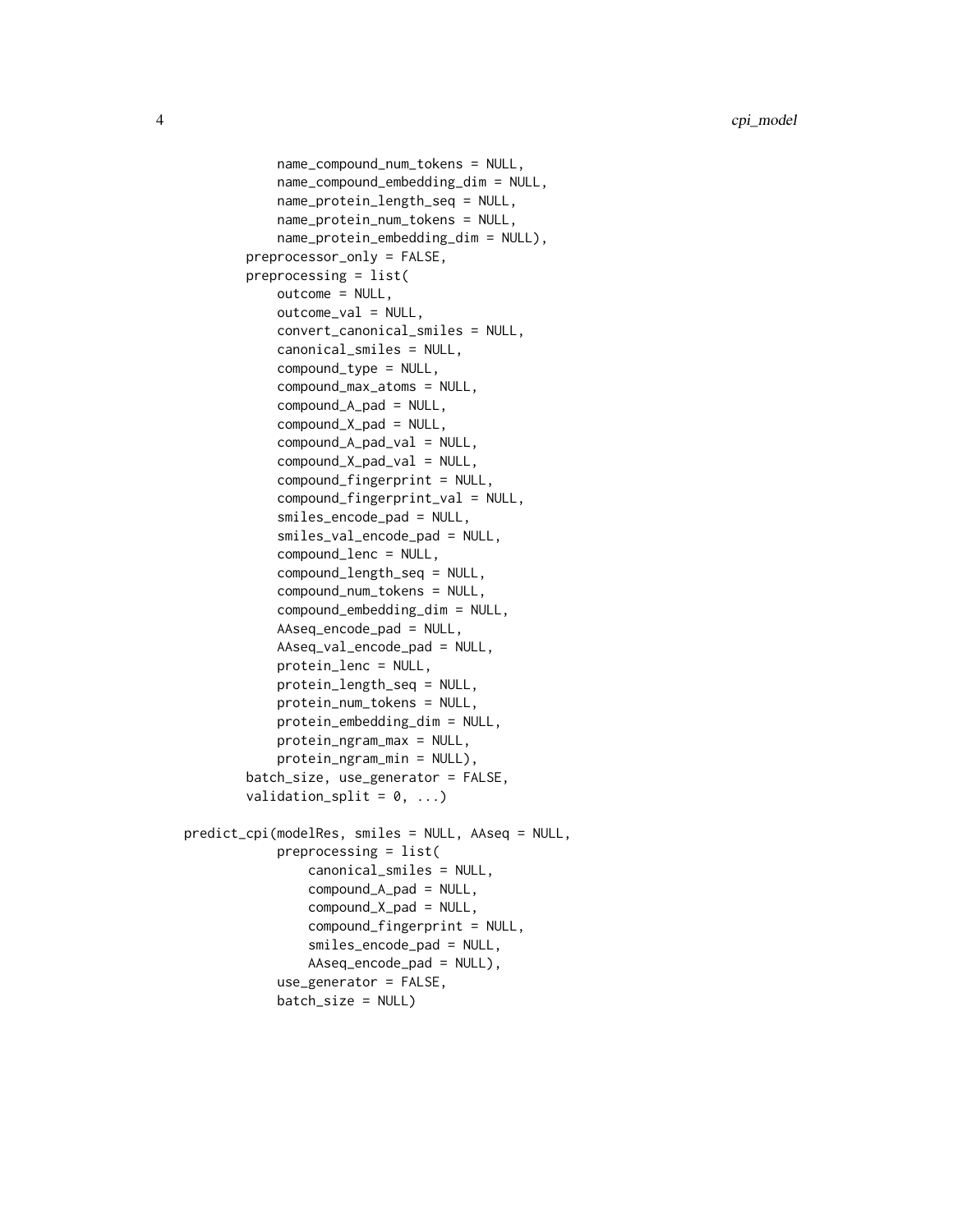#### cpi\_model 5

### Arguments

| smiles                   | SMILES strings, each column for the element of a pair (default: NULL)                                                                 |
|--------------------------|---------------------------------------------------------------------------------------------------------------------------------------|
| AAseq                    | amino acid sequences, each column for the element of a pair (default: NULL)                                                           |
| outcome                  | a variable that indicates how strong two molecules interact with each other or<br>whether there is an interaction between them        |
| convert_canonical_smiles |                                                                                                                                       |
|                          | SMILES strings are converted to canonical SMILES strings if TRUE (default:<br>TRUE)                                                   |
| compound_type            | "graph", "fingerprint" or "sequence"                                                                                                  |
| compound_max_atoms       |                                                                                                                                       |
|                          | maximum number of atoms for compounds                                                                                                 |
| compound_length_seq      |                                                                                                                                       |
|                          | length of compound sequence                                                                                                           |
| protein_length_seq       |                                                                                                                                       |
|                          | length of protein sequence                                                                                                            |
| compound_embedding_dim   | dimension of the dense embedding for compounds                                                                                        |
|                          |                                                                                                                                       |
| protein_embedding_dim    | dimension of the dense embedding for proteins                                                                                         |
| protein_ngram_max        |                                                                                                                                       |
|                          | maximum size of an n-gram for protein sequences (default: 1)                                                                          |
| protein_ngram_min        |                                                                                                                                       |
|                          | minimum size of an n-gram for protein sequences (default: 1)                                                                          |
| smiles_val               | SMILES strings for validation (default: NULL)                                                                                         |
| AAseq_val                | amino acid sequences for validation (default: NULL)                                                                                   |
| outcome_val              | outcome for validation (default: NULL)                                                                                                |
| net_args                 | list of arguments for compound and protein encoder networks and for fully con-<br>nected layer                                        |
|                          | • compound : encoder network for compounds                                                                                            |
|                          | • compound_args : arguments of compound encoder                                                                                       |
|                          | • protein : encoder network for proteins                                                                                              |
|                          | • protein_args : arguments of protein encoder                                                                                         |
|                          | • fc_units : dimensionality of the output space in the fully connected layer<br>(default: 1)                                          |
|                          | • fc_activation : activation of the fully connected layer (default: "linear")<br>•  : arguments of "keras::compile" but for object    |
| net_names                | list of names of arguments used in both the CPI model and encoder networks,<br>names are set to NULL as default                       |
|                          | • name_compound_max_atoms: corresponding name for the maximum num-<br>ber of atoms in the compound encoder, "max_atoms" if NULL       |
|                          | • name_compound_feature_dim : corresponding name for the dimension of<br>node features in the compound encoder, "feature_dim" if NULL |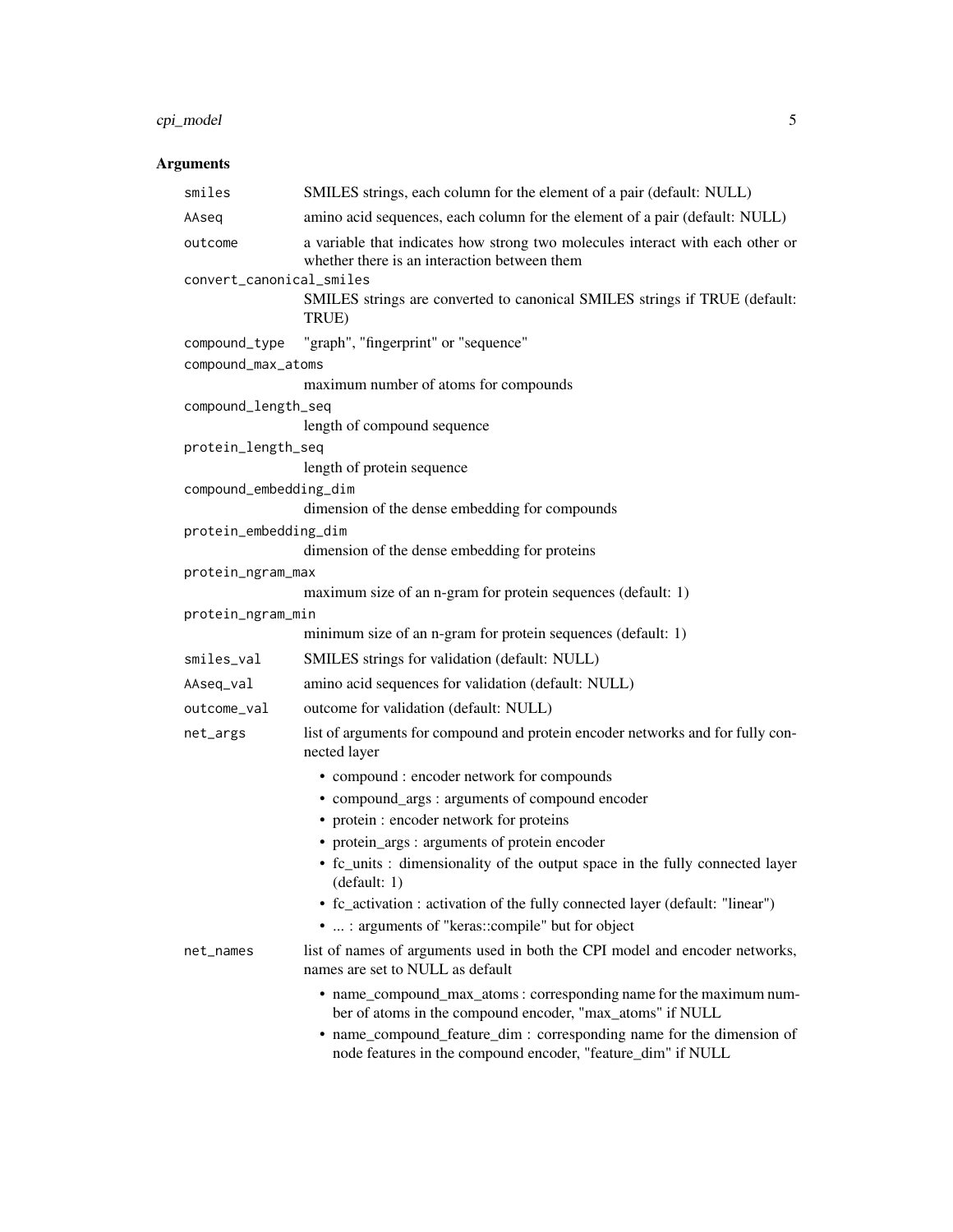|                   | • name_compound_fingerprint_size : corresponding name for the length of a<br>fingerprint in the compound encoder, "fingerprint_size" if NULL |
|-------------------|----------------------------------------------------------------------------------------------------------------------------------------------|
|                   | • name_compound_embedding_layer: corresponding name for the use of the<br>embedding layer in the compound encoder, "embedding_layer" if NULL |
|                   | • name_compound_length_seq : corresponding name for the length of se-<br>quences in the compound encoder, "length_seq" if NULL               |
|                   | • name_compound_num_tokens : corresponding name for the total number<br>of distinct strings in the compound encoder, "num_tokens" if NULL    |
|                   | • name_compound_embedding_dim : corresponding name for dimension of<br>the dense embedding in the compound encoder, "embedding_dim" if NULL  |
|                   | • name_protein_length_seq: corresponding name for the length of sequences<br>in the protein encoder, "length_seq" if NULL                    |
|                   | • name_protein_num_tokens: corresponding name for the total number of<br>distinct strings in the protein encoder, "num_tokens" if NULL       |
|                   | • name_protein_embedding_dim : corresponding name for dimension of the<br>dense embedding in the protein encoder, "embedding_dim" if NULL    |
| preprocessor_only |                                                                                                                                              |
|                   | model is not fitted after preprocessing if TRUE (default: FALSE)                                                                             |
| preprocessing     | list of preprocessed results for "fit_cpi" or "predict_cpi", they are set to NULL<br>as default                                              |
|                   | • outcome : outcome variable                                                                                                                 |
|                   | • outcome_val : outcome variable for validation                                                                                              |
|                   | • convert_canonical_smiles : canonical representation used for preprocessing<br>if TRUE                                                      |
|                   | • canonical_smiles : canonical representation of SMILES                                                                                      |
|                   | • compound_type : "graph", "fingerprint" or "sequence"                                                                                       |
|                   | • compound_max_atoms : maximum number of atoms for compounds                                                                                 |
|                   | • compound_A_pad : padded or turncated adjacency matrix of compounds                                                                         |
|                   | • compound_X_pad : padded or turncated node features of compounds                                                                            |
|                   | • compound_A_pad_val : padded or turncated adjacency matrix for valida-<br>tion                                                              |
|                   | • compound_X_pad_val : padded or turncated node features for validation                                                                      |
|                   | • compound_fingerprint : fingerprint of compounds                                                                                            |
|                   | • compound_fingerprint_val : fingerprint for validation                                                                                      |
|                   | • smiles_encode_pad : encoded SMILES sequence which is padded or trun-<br>cated                                                              |
|                   | • smiles_val_encode_pad : encoded SMILES sequence for validation                                                                             |
|                   | .                                                                                                                                            |

- compound\_lenc : encoded labels for characters of SMILES strings
- compound\_length\_seq : length of compound sequence
- compound\_num\_tokens : total number of characters of compounds
- compound\_embedding\_dim : dimension of the dense embedding for compounds
- AAseq\_encode\_pad : encoded amino acid sequence which is padded or truncated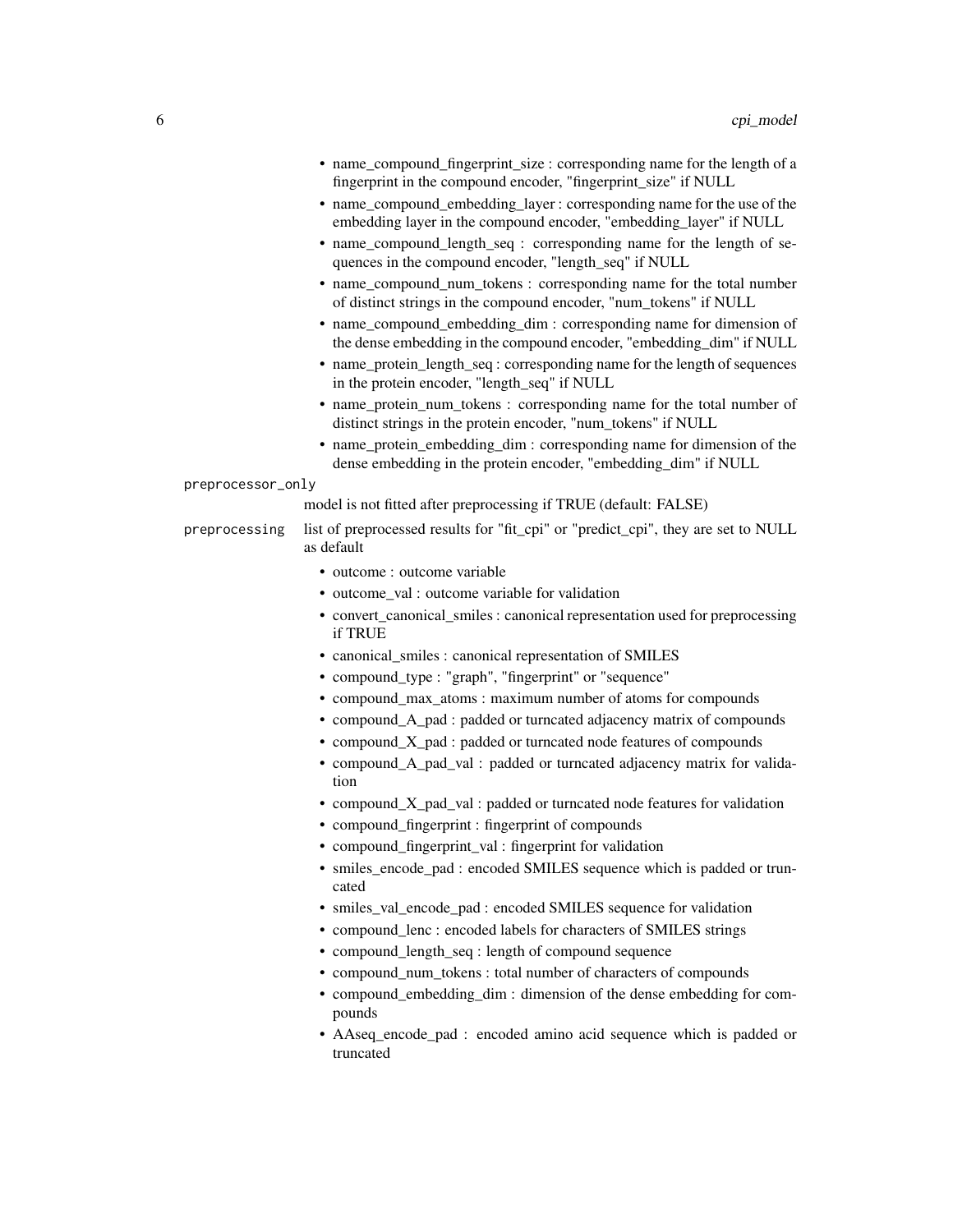|                  | • AAseq_val_encode_pad : encoded amino acid sequence for validation                                        |
|------------------|------------------------------------------------------------------------------------------------------------|
|                  | • protein_lenc : encoded labels for characters of amino acid sequenes                                      |
|                  | • protein_length_seq : length of protein sequence                                                          |
|                  | • protein_num_tokens : total number of characters of proteins                                              |
|                  | • protein_embedding_dim : dimension of the dense embedding for proteins                                    |
|                  | • protein_ngram_max : maximum size of an n-gram for protein sequences                                      |
|                  | • protein_ngram_min: minimum size of an n-gram for protein sequences                                       |
|                  | • removed_smiles : index for removed smiles while checking                                                 |
|                  | • removed_AAseq : index for removed AAseq while checking                                                   |
|                  | • removed_smiles_val : index for removed smiles of validation                                              |
|                  | • removed_AAseq_val : index for removed AAseq of validation                                                |
| batch_size       | batch size                                                                                                 |
| use_generator    | use data generator if TRUE (default: FALSE)                                                                |
| validation_split |                                                                                                            |
|                  | proportion of validation data, it is ignored when there is a validation set (default:<br>$\left( 0\right)$ |
| modelRes         | result of the "fit_cpi"                                                                                    |
|                  | additional parameters for the "keras::fit" or "keras::fit_generator"                                       |
|                  |                                                                                                            |

#### Value

model

#### Author(s)

Dongmin Jung

#### See Also

keras::compile, keras::fit, keras::fit\_generator, keras::layer\_dense, keras::keras\_model, purrr::pluck, webchem::is.smiles

```
if (keras::is_keras_available() & reticulate::py_available()) {
   compound_max_atoms <- 50
   protein_embedding_dim <- 16
   protein_length_seq <- 100
   gcn_cnn_cpi <- fit_cpi(
       smiles = example_cpi[1:100, 1],
       AAseq = example_cpi[1:100, 2],
       outcome = example_cpi[1:100, 3],
       compound_type = "graph",
       compound_max_atoms = compound_max_atoms,
       protein_length_seq = protein_length_seq,
       protein_embedding_dim = protein_embedding_dim,
       net_args = list(
```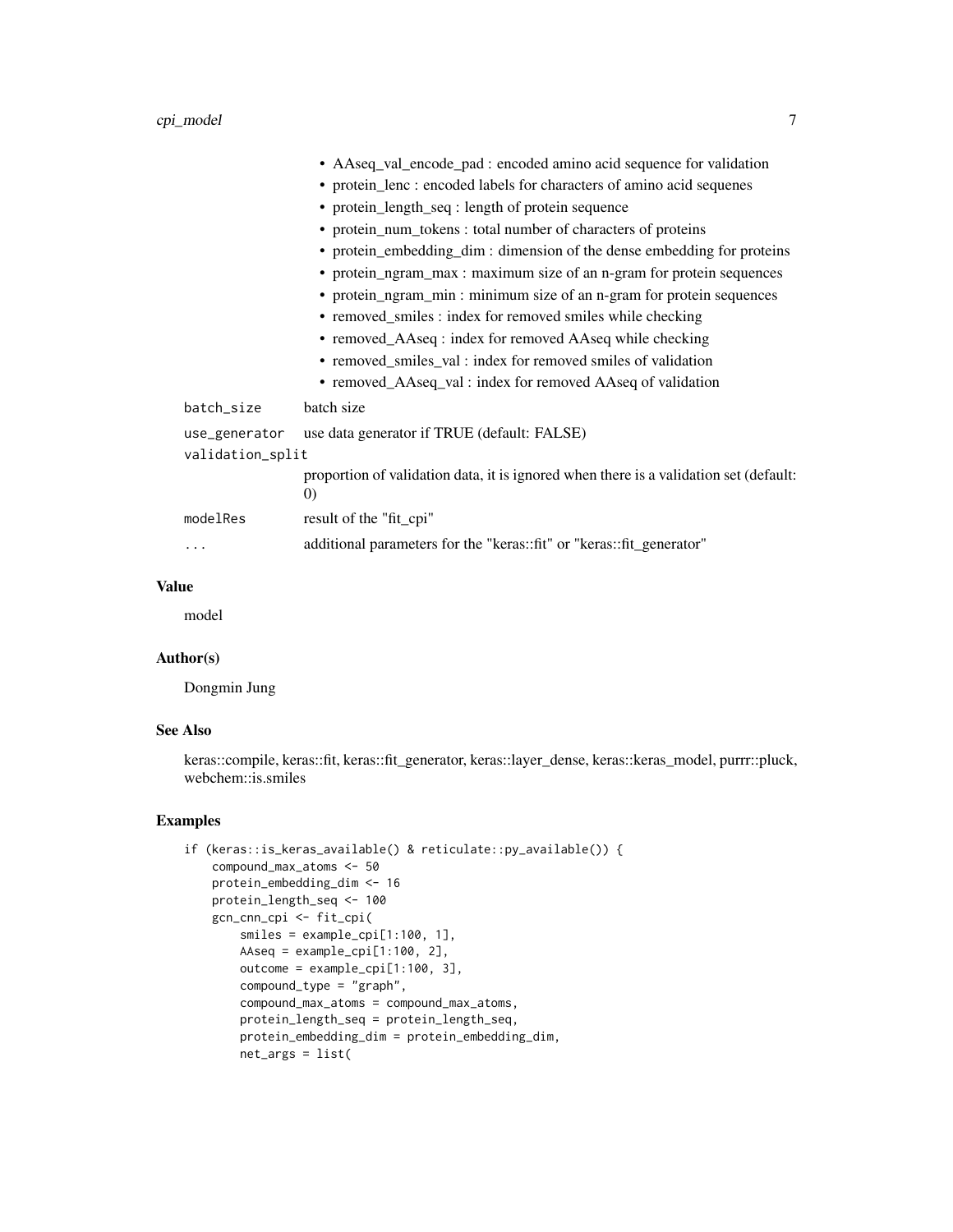```
compound = "gcn_in_out",
        compound_args = list(
            gcn_units = c(128, 64),gcn_activation = c("relu", "relu"),
            fc\_units = c(10),
            fc_activation = c("relu")),
        protein = "cnn_in_out",
        protein_args = list(
            cnn_filters = c(32),
            cnn\_kernel\_size = c(3),
            cnn_activation = c("relu"),
            fc\_units = c(10),
            fc_-activation = c("relu")),
        fc\_units = c(1),
        fc_ activation = c("sigmoid"),
        loss = "binary_crossentropy",
        optimizer = keras::optimizer_adam(),
        metrics = "accuracy"),
    epochs = 2, batch_size = 16pred <- predict_cpi(gcn_cnn_cpi, example_cpi[101:110, 1], example_cpi[101:110, 2])
gcn_cnn_cpi2 <- fit_cpi(
    preprocessing = gcn_cnn_cpi$preprocessing,
    net_args = list(
        compound = "gcn_in_out",
        compound_args = list(
            gcn_units = c(128, 64),
            gcn_activation = c("relu", "relu"),
            fc\_units = c(10),
            fc_activation = c("relu")),
        protein = "cnn_in_out",
        protein_args = list(
            cnn_filters = c(32),
            cnn_{\text{general}_size} = c(3),
            cnn_activation = c("relu"),fc\_units = c(10),
            fc_activation = c("relu")),
        fc\_units = c(1),
        fc_cation = <math>c("sigmoid")</math>,
        loss = "binary_crossentropy",
        optimizer = keras::optimizer_adam(),
        metrics = "accuracy"),
    epochs = 2, batch_size = 16pred <- predict_cpi(gcn_cnn_cpi2, preprocessing = pred$preprocessing)
```

```
}
```
encoder\_in\_out *Input and output tensors of encoders*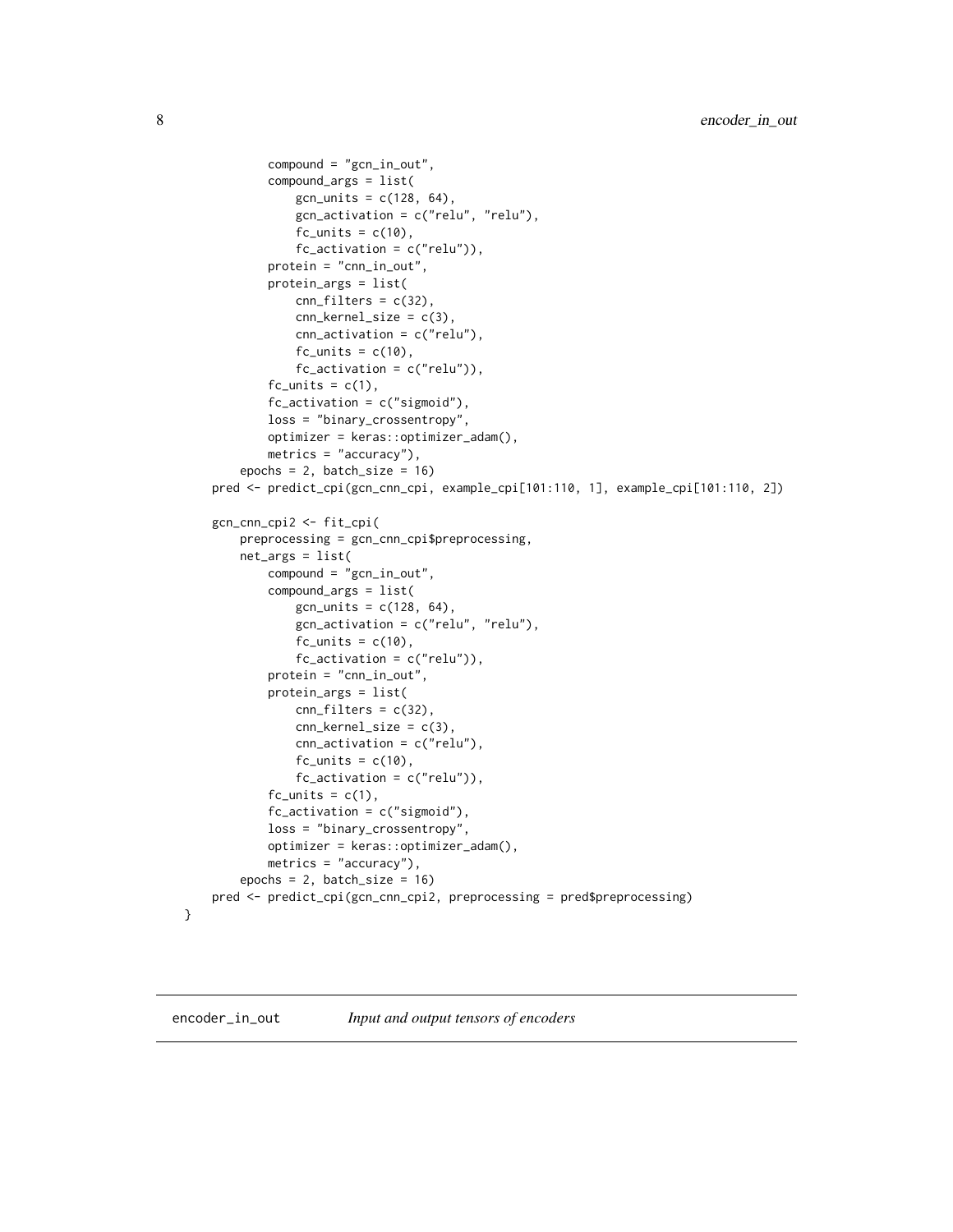The graph convolutional network (GCN), recurrent neural network (RNN), convolutional neural network (CNN), and multilayer perceptron (MLP) are used as encoders. The last layer of the encoders is the fully connected layer. The units and activation can be vectors and the length of the vectors represents the number of layers.

#### Usage

```
gcn_in_out(max_atoms, feature_dim, gcn_units, gcn_activation,
    fc_units, fc_activation)
```

```
rnn_in_out(length_seq, fingerprint_size, embedding_layer = TRUE,
   num_tokens, embedding_dim, rnn_type, rnn_bidirectional,
   rnn_units, rnn_activation, fc_units, fc_activation)
```

```
cnn_in_out(length_seq, fingerprint_size, embedding_layer = TRUE,
   num_tokens, embedding_dim, cnn_filters, cnn_kernel_size, cnn_activation,
   fc_units, fc_activation)
```

```
mlp_in_out(length_seq, fingerprint_size, embedding_layer = TRUE,
   num_tokens, embedding_dim, fc_units, fc_activation)
```
#### Arguments

| max_atoms         | maximum number of atoms for gcn                                 |  |
|-------------------|-----------------------------------------------------------------|--|
| feature_dim       | dimension of atom features for gcn                              |  |
| gcn_units         | dimensionality of the output space in the gcn layer             |  |
| fingerprint_size  | gcn_activation activation of the gcn layer                      |  |
|                   | the length of a fingerprint                                     |  |
| embedding_layer   |                                                                 |  |
|                   | use the embedding layer if TRUE (default: TRUE)                 |  |
| embedding_dim     | a non-negative integer for dimension of the dense embedding     |  |
| length_seq        | length of input sequences                                       |  |
| num_tokens        | total number of distinct strings                                |  |
| cnn_filters       | dimensionality of the output space in the cnn layer             |  |
| cnn_kernel_size   |                                                                 |  |
|                   | length of the 1D convolution window in the cnn layer            |  |
|                   | cnn_activation activation of the cnn layer                      |  |
| rnn_type          | "lstm" or "gru"                                                 |  |
| rnn_bidirectional |                                                                 |  |
|                   | use the bidirectional wrapper for rnn if TRUE                   |  |
| rnn_units         | dimensionality of the output space in the rnn layer             |  |
|                   | rnn_activation activation of the rnn layer                      |  |
| fc_units          | dimensionality of the output space in the fully connected layer |  |
| fc_activation     | activation of the fully connected layer                         |  |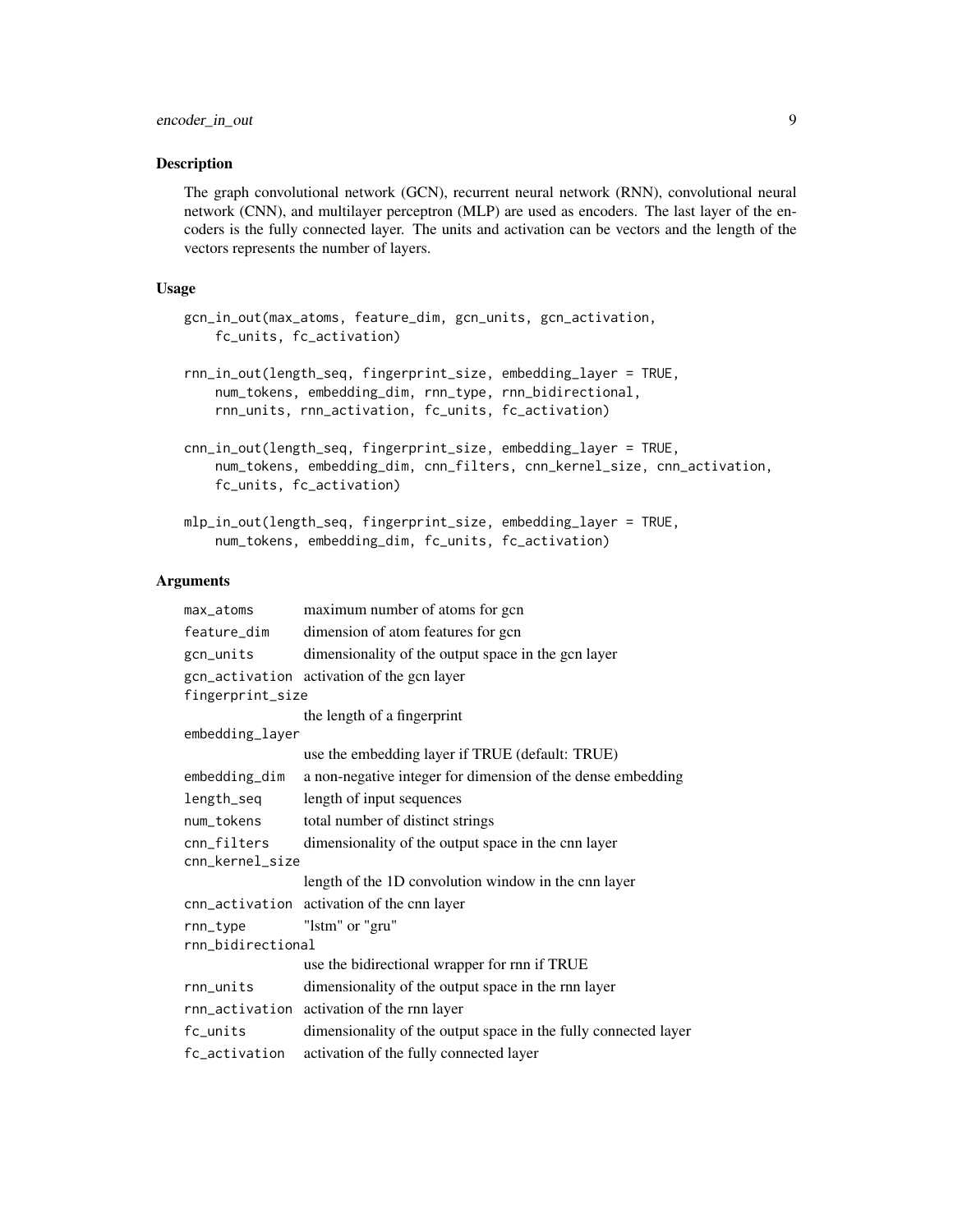#### Value

input and output tensors of encoders

#### Author(s)

Dongmin Jung

#### See Also

keras::layer\_activation, keras::bidirectional, keras::layer\_conv\_1d, keras::layer\_dense, keras::layer\_dot, keras::layer\_embedding, keras::layer\_global\_average\_pooling\_1d, keras::layer\_input, keras::layer\_lstm, keras::layer\_gru, keras::layer\_flatten

#### Examples

```
if (keras::is_keras_available() & reticulate::py_available()) {
    gcn_in_out(max_atoms = 50,
       feature_dim = 50,
        gcn_units = c(128, 64),
        gcn_activation = c("relu", "relu"),
        fc\_units = c(10),
        fc_activation = c("relu"))
}
```
example\_bioassay *Example Data for PubChem AID1706 bioassay*

#### Description

This is a compound-protein interaction data set retrieved from PubChem AID1706 bioassay. The data is balanced and a randomly selected subset of a dataset of size 5000. The label is 1 if the score is greater than or equal to 15, otherwise it is 0.

#### Usage

example\_bioassay

#### Value

compound-protein interaction data

#### Author(s)

Dongmin Jung

#### Source

Huang, K., Fu, T., Glass, L. M., Zitnik, M., Xiao, C., & Sun, J. (2020). DeepPurpose: A Deep Learning Library for Drug-Target Interaction Prediction. Bioinformatics.

<span id="page-9-0"></span>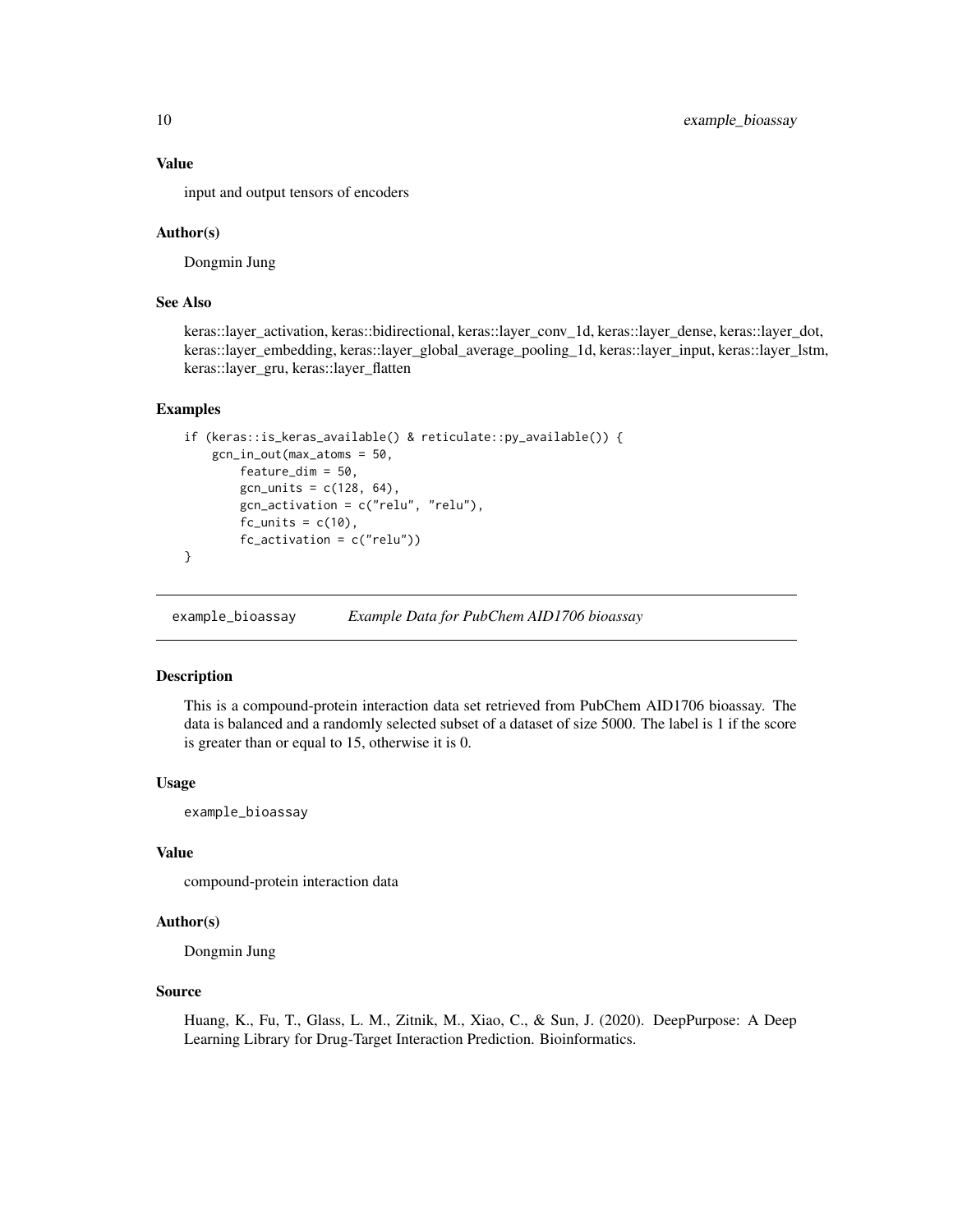<span id="page-10-0"></span>

The data is a randomly selected subset with size 1000 for chemical-chemical interactions. The two SMILES strings are for compound pairs and the label is for their interactions.

#### Usage

example\_cci

#### Value

chemical-chemical interaction data

#### Author(s)

Dongmin Jung

#### Source

Huang, K., Xiao, C., Hoang, T., Glass, L., & Sun, J. (2020). CASTER: Predicting drug interactions with chemical substructure representation. AAAI.

example\_chem *Example Data for Compounds*

#### Description

Blood-Brain-Barrier (BBB) is a permeability barrier for maintaining homeostasis of Central Nervous System (CNS). The data is a curated compound dataset with known BBB permeability. Compounds are divided into two groups according to whether the brain to blood concentration ratio was greater or less than 0.1. The row name labels each row with the compound name.

#### Usage

example\_chem

#### Value

compound data

#### Author(s)

Dongmin Jung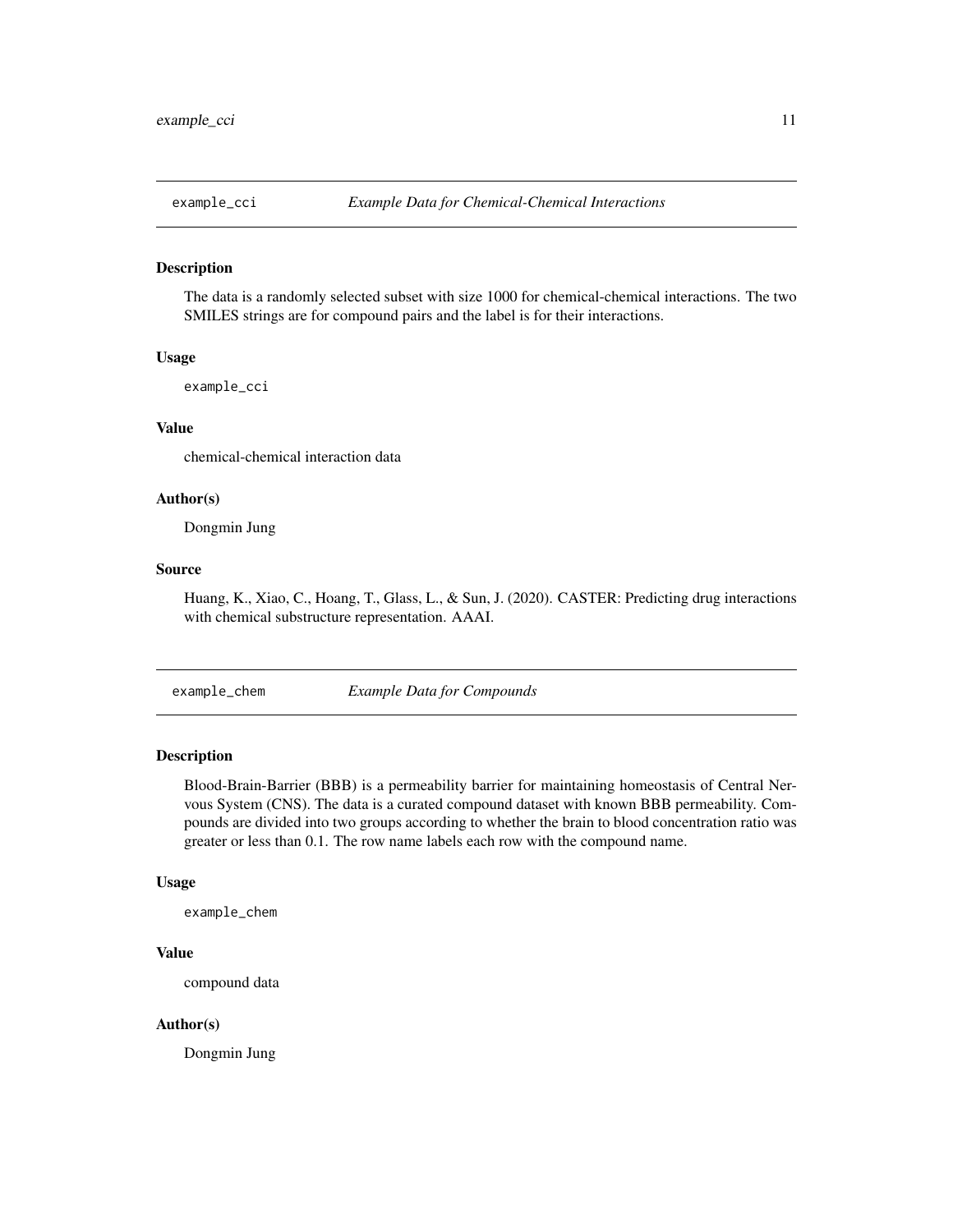#### <span id="page-11-0"></span>Source

Gao, Z., Chen, Y., Cai, X., & Xu, R. (2017). Predict drug permeability to blood-brain-barrier from clinical phenotypes: drug side effects and drug indications. Bioinformatics, 33(6), 901-908.

example\_cpi *Example Data for Compound-Protein Interactions*

#### **Description**

The data consist of compound-protein pairs and their interactions of human. The SMILES and amino acid sequences are used for compounds and proteins, respectively. The binary outcome label is whether or not they interact each other.

#### Usage

example\_cpi

#### Value

compound-protein interaction data

#### Author(s)

Dongmin Jung

#### Source

Tsubaki, M., Tomii, K., & Sese, J. (2019). Compound-protein interaction prediction with end-toend learning of neural networks for graphs and sequences. Bioinformatics, 35(2), 309-318.

example\_pd *Example Data for Primer-Dimer*

#### Description

This is a primer-primer interaction data set with size 319. The two sequences are for primer pairs and the label is for their interactions.

#### Usage

```
example_pd
```
#### Value

primer sequences and dimer formation data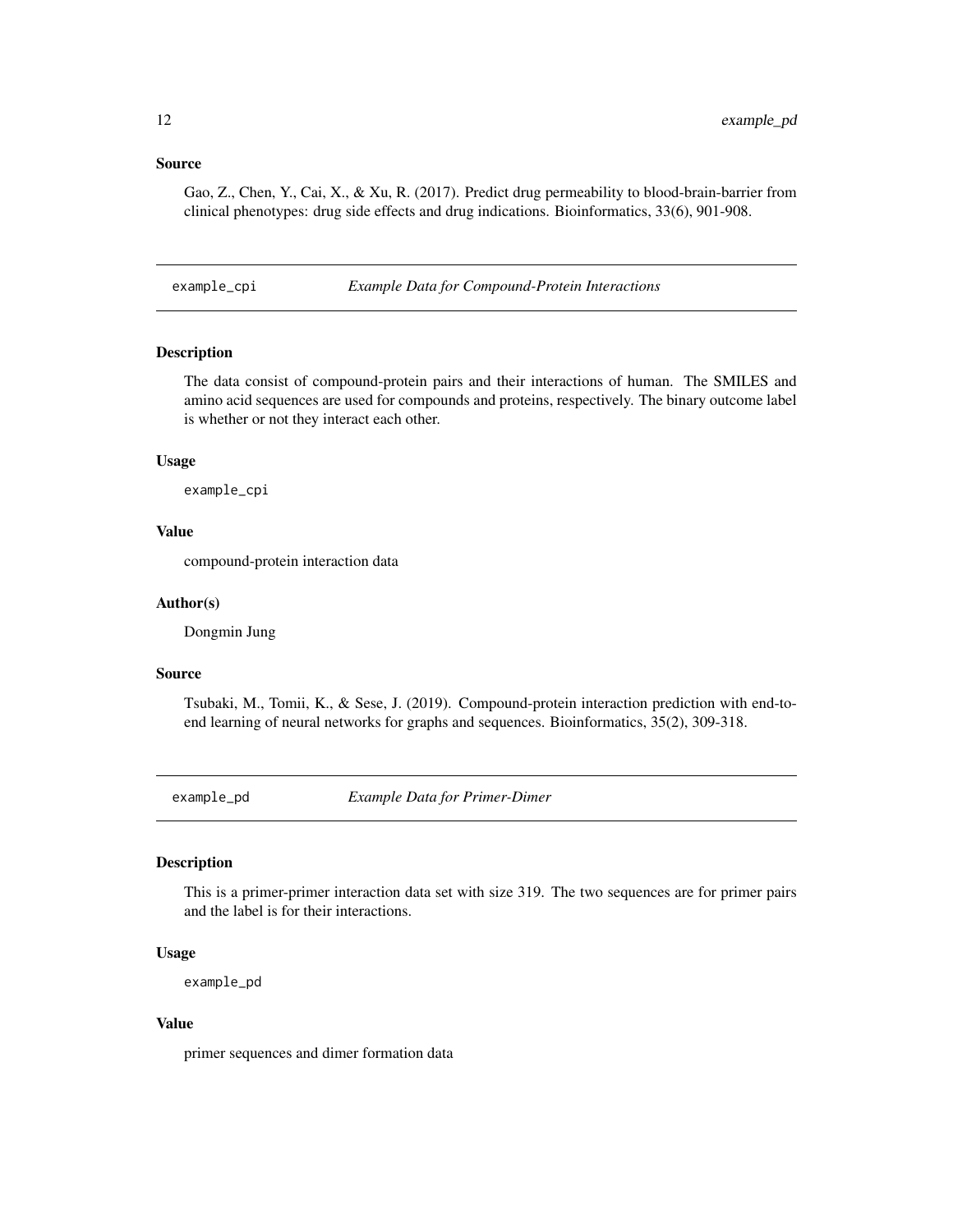#### <span id="page-12-0"></span>example\_ppi 13

#### Author(s)

Dongmin Jung

#### Source

Johnston, A. D., Lu, J., Ru, K. L., Korbie, D., & Trau, M. (2019). PrimerROC: accurate conditionindependent dimer prediction using ROC analysis. Scientific reports.

example\_ppi *Example Data for Protein-Protein Interactions*

#### Description

The data is a randomly selected subset with size 5000 for protein-protein interactions of yeast. The two amino acid sequences are for protein pairs and the label is for their interactions.

#### Usage

example\_ppi

#### Value

protein-protein interaction data

#### Author(s)

Dongmin Jung

#### Source

Chen, M., et al. (2019). Multifaceted protein-protein interaction prediction based on siamese residual rcnn. Bioinformatics, 35(14), i305-i314.

example\_prot *Example Data for Proteins*

#### Description

This is a protein data set retrieved from Research Collaboratory for Structural Bioinformatics (RCSB) Protein Data Bank (PDB).The data consist of amino acid sequences with three classes. The row name labels each row with the PDB identification code.

#### Usage

example\_prot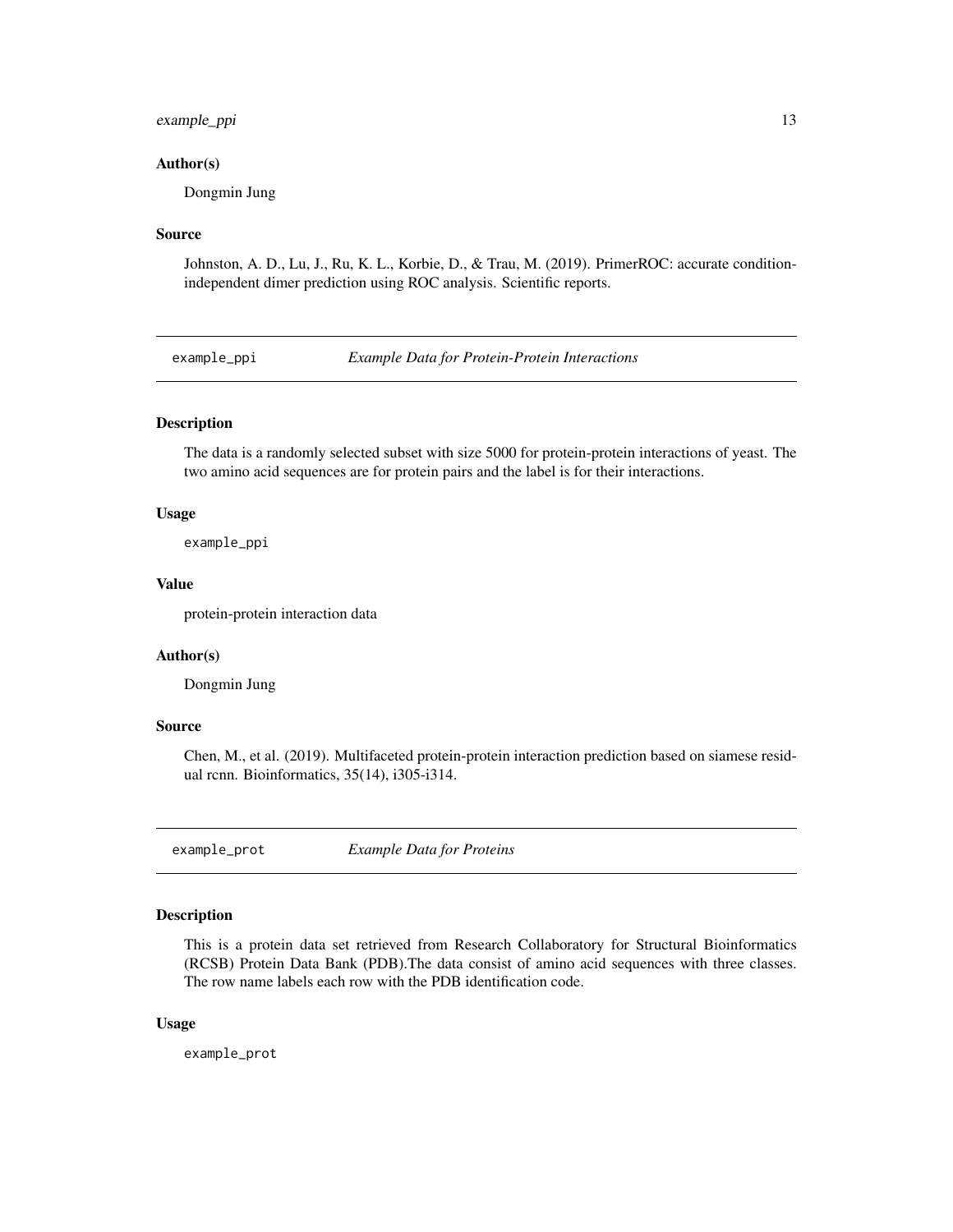#### Value

protein data

#### Author(s)

Dongmin Jung

#### Source

Research Collaboratory for Structural Bioinformatics (RCSB) Protein Data Bank (PDB) and https://www.kaggle.com/shahir/ data-set

get\_canonical\_smiles *Convert SMILES strings to canonical SMILES strings*

#### Description

There may be many different ways to construct the SMILES string for a given molecule. A canonical representation is a unique ordering of the atoms for a given molecular graph.

#### Usage

get\_canonical\_smiles(smiles)

#### Arguments

smiles SMILES strings

#### Value

canonical representation of SMILES

#### Author(s)

Dongmin Jung

#### References

Leach, A. R., & Gillet, V. J. (2007). An introduction to chemoinformatics. Springer.

#### See Also

rcdk::parse.smile, rcdk::get.smiles, rcdk::smiles.flavors

#### Examples

get\_canonical\_smiles(example\_cpi[1, 1])

<span id="page-13-0"></span>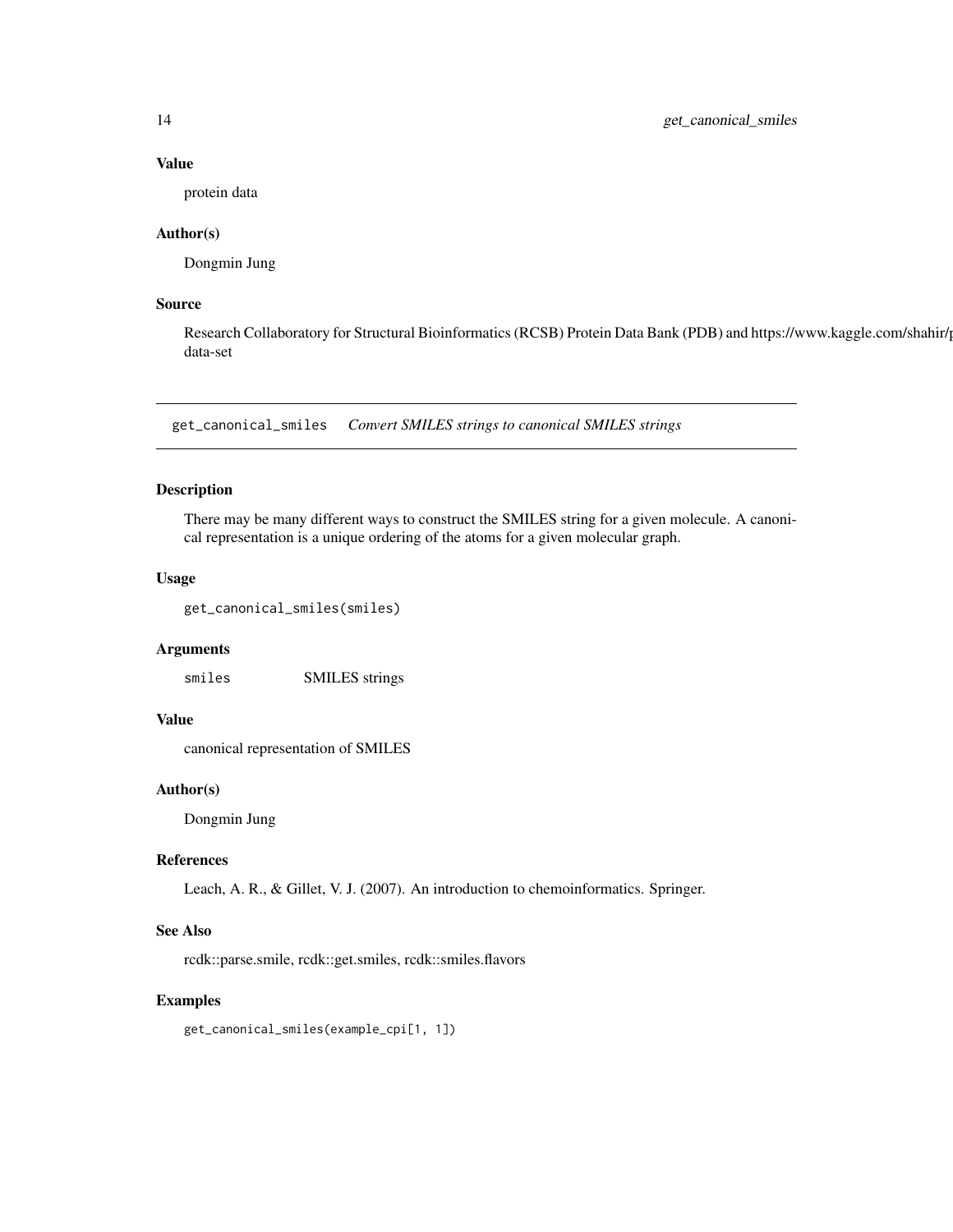<span id="page-14-0"></span>

A molecular fingerprint is a way of encoding the structural features of a molecule. The most common type of fingerprint is a sequence of ones and zeros. Fingerprints are special kinds of descriptors that characterize a molecule and its properties as a binary bit vector that represents the presence or absence of particular substructure in the molecule. For such a fingerprint, the Chemistry Development Kit (CDK) is used as a cheminformatics tool.

#### Usage

```
get_fingerprint(smiles, ...)
```
#### Arguments

| smiles   | <b>SMILES</b> strings                                  |
|----------|--------------------------------------------------------|
| $\cdots$ | arguments for "rcdk::get.fingerprint" but for molecule |

#### Value

a fingerprint of a compound

#### Author(s)

Dongmin Jung

#### References

Balakin, K. V. (2009). Pharmaceutical data mining: approaches and applications for drug discovery. Wiley.

#### See Also

rcdk::get.fingerprint, rcdk::parse.smiles

#### Examples

get\_fingerprint(example\_cpi[1, 1])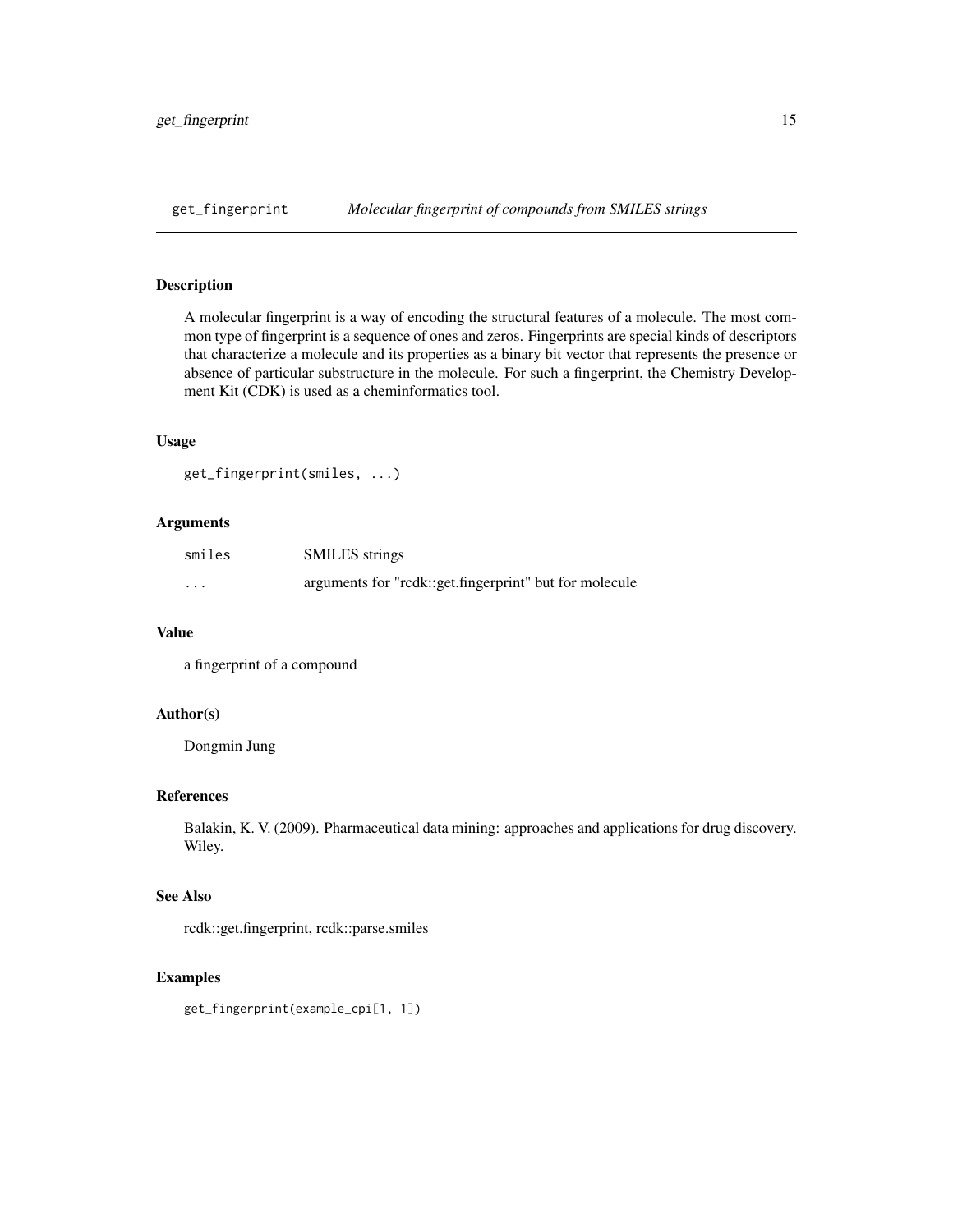<span id="page-15-0"></span>get\_graph\_structure\_node\_feature

*Graph structure and node features from SMILES strings*

#### Description

In molecular graph representations, nodes represent atoms and edges represent bonds. For molecular features, the Chemistry Development Kit (CDK) is used as a cheminformatics tool. The degree of an atom in the graph representation and the atomic symbol and implicit hydrogen count for an atom are used as molecular features.

#### Usage

```
get_graph_structure_node_feature(smiles, max_atoms,
   element_list = c(
       "C", "N", "O", "S", "F", "Si", "P", "Cl",
       "Br", "Mg", "Na", "Ca", "Fe", "Al", "I",
        "B", "K", "Se", "Zn", "H", "Cu", "Mn"))
```
#### Arguments

| smiles       | <b>SMILES</b> strings   |
|--------------|-------------------------|
| max atoms    | maximum number of atoms |
| element_list | list of atom symbols    |

#### Value

| A_pad        | a padded or turncated adjacency matrix for each SMILES string |
|--------------|---------------------------------------------------------------|
| X_pad        | a padded or turncated node features for each SMILES string    |
| feature_dim  | dimension of node features                                    |
| element_list | list of atom symbols                                          |

#### Author(s)

Dongmin Jung

#### References

Balakin, K. V. (2009). Pharmaceutical data mining: approaches and applications for drug discovery. Wiley.

#### See Also

matlab::padarray, purrr::chuck, rcdk::get.adjacency.matrix, rcdk::get.atoms, rcdk::get.hydrogen.count, rcdk::get.symbol rcdk::parse.smiles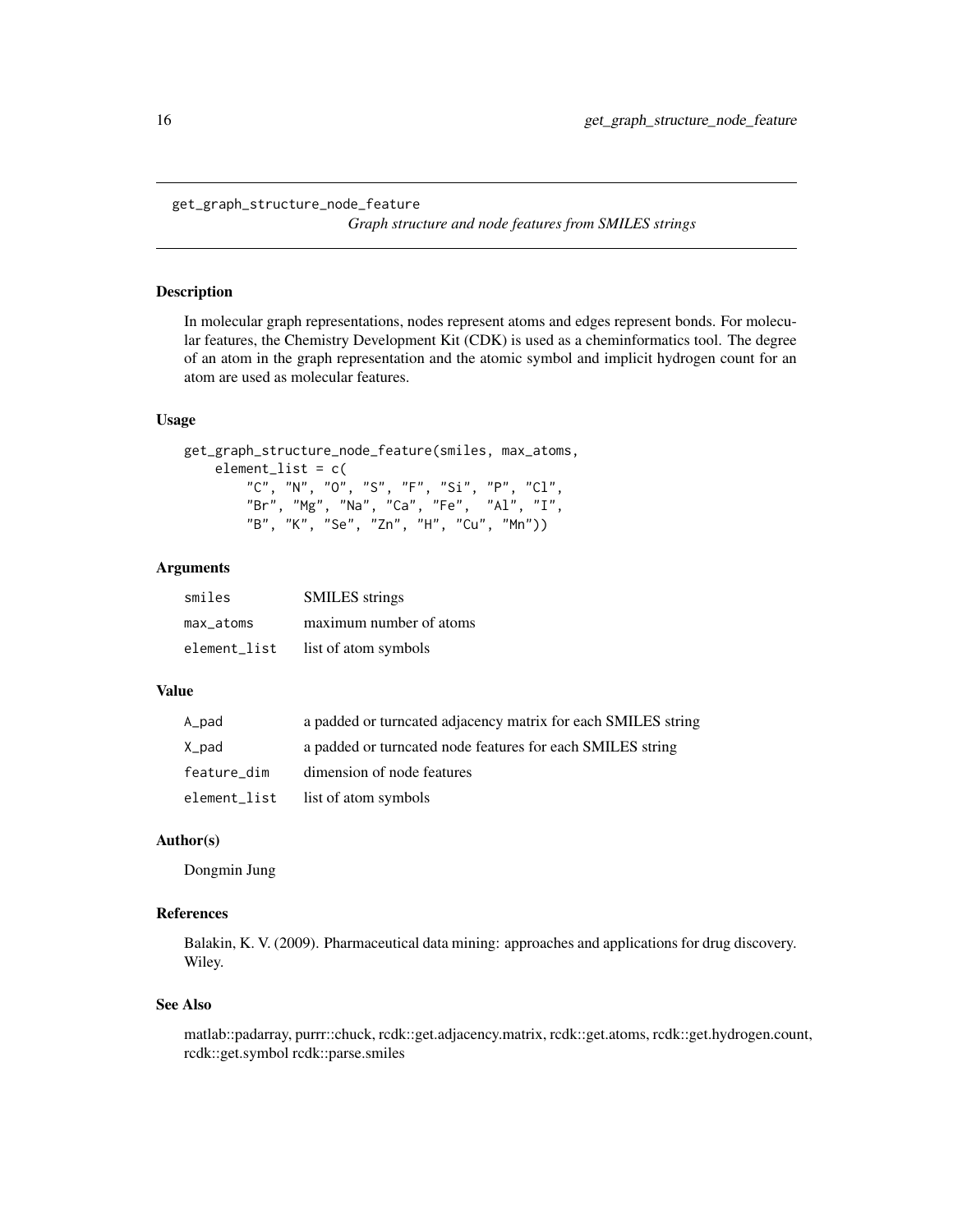#### <span id="page-16-0"></span>Examples

get\_graph\_structure\_node\_feature(example\_cpi[1, 1], 10)

get\_seq\_encode\_pad *Vectorization of characters of strings*

#### Description

A vectorization of characters of strings is necessary. Vectorized characters are padded or truncated.

#### Usage

```
get_seq_encode_pad(sequences, length_seq, ngram_max = 1, ngram_min = 1,
   lenc = NULL)
```
#### Arguments

| sequences  | SMILE strings or amino acid sequences                                                                           |
|------------|-----------------------------------------------------------------------------------------------------------------|
| length_seq | length of input sequences                                                                                       |
| ngram_max  | maximum size of an n-gram (default: 1)                                                                          |
| ngram_min  | minimum size of an n-gram (default: 1)                                                                          |
| lenc       | encoded labels for characters, LableEncoder object fitted by "CatEncoders::LabelEncoder.fit"<br>(default: NULL) |

#### Value

sequences\_encode\_pad

|           | for each SMILES string, an encoded sequence which is padded or truncated |
|-----------|--------------------------------------------------------------------------|
| lenc      | encoded labels for characters                                            |
| num token | total number of characters                                               |

#### Author(s)

Dongmin Jung

#### See Also

CatEncoders::LabelEncoder.fit, CatEncoders::transform, keras::pad\_sequences, stringdist::qgrams, tokenizers::tokenize\_ngrams

```
if (keras::is_keras_available() & reticulate::py_available()) {
   get_seq_encode_pad(example_cpi[1, 2], 10)
}
```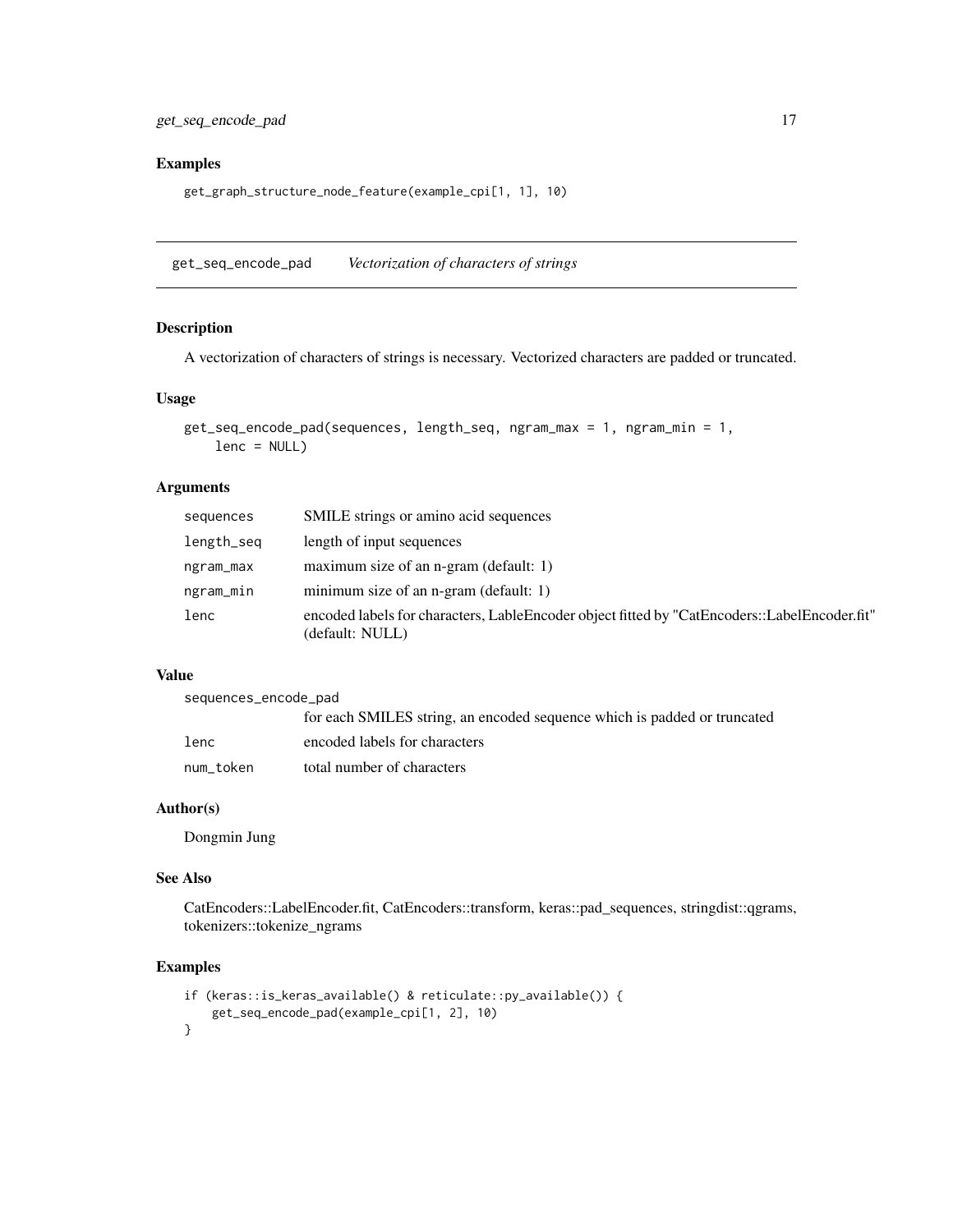<span id="page-17-0"></span>metric\_concordance\_index

*Concordance index*

#### Description

The concordance index or c-index can be seen as one of the model performance metrics. It represents a good fit of the model.

#### Author(s)

Dongmin Jung

#### References

Kose, U., & Alzubi, J. (2020). Deep learning for cancer diagnosis. Springer.

#### See Also

keras::k\_cast, keras::k\_equal, keras::k\_sum, tensorflow::tf

```
if (keras::is_keras_available() & reticulate::py_available()) {
    compound_length_seq <- 50
    compound_embedding_dim <- 16
   protein_embedding_dim <- 16
   protein_length_seq <- 100
    mlp_cnn_cpi <- fit_cpi(
        smiles = example_cpi[1:100, 1],
        AAseq = example_cpi[1:100, 2],
        outcome = example_cpi[1:100, 3],
        compound_type = "sequence",
        compound_length_seq = compound_length_seq,
        compound_embedding_dim = compound_embedding_dim,
        protein_length_seq = protein_length_seq,
        protein_embedding_dim = protein_embedding_dim,
        net_args = list(
        compound = "mlp_in_out",
        compound_args = list(
                fc\_units = c(10),
                fc_ activation = c("relu")),
            protein = "cnn_in_out",
            protein_args = list(
                cnn_filters = c(32),
                cnn_kernel_size = c(3),
                cnn_activation = c("relu"),
                fc\_units = c(10),
                fc_-activation = c("relu")),
```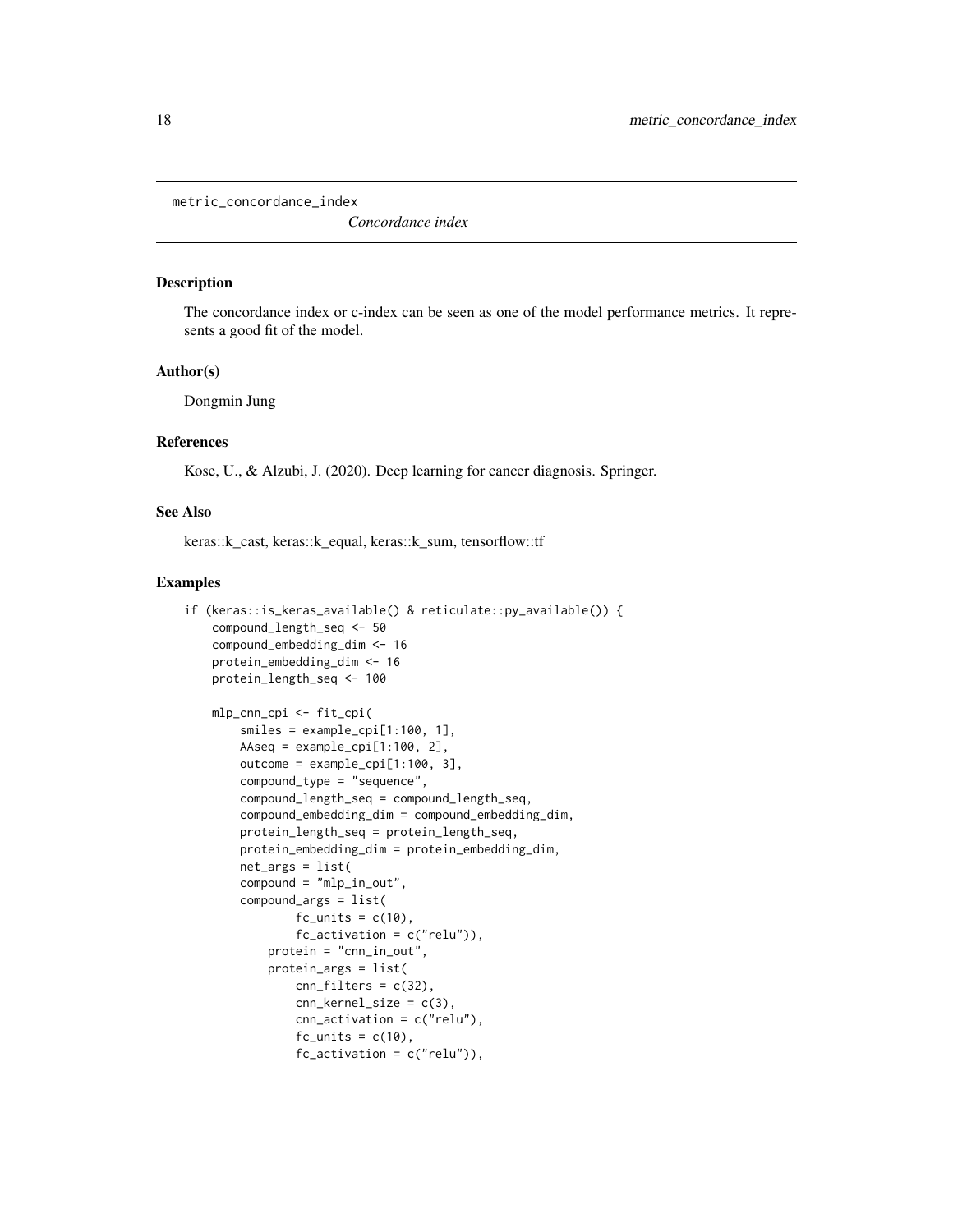#### <span id="page-18-0"></span>metric\_f1\_score 19

```
fc\_units = c(1),
            fc_ activation = c("sigmoid"),
            loss = "binary_crossentropy",
            optimizer = keras::optimizer_adam(),
            metrics = custom_metric("concordance_index",
                metric_concordance_index)),
        epochs = 2,
        batch_size = 16)
}
```
metric\_f1\_score *F1-score*

#### Description

The F1-score is a metric combining precision and recall. It is typically used instead of accuracy in the case of severe class imbalance in the dataset. The higher the values of F1-score, the better the validation of the model.

#### Author(s)

Dongmin Jung

#### References

Kubben, P., Dumontier, M., & Dekker, A. (2019). Fundamentals of clinical data science. Springer.

Mishra, A., Suseendran, G., & Phung, T. N. (Eds.). (2020). Soft Computing Applications and Techniques in Healthcare. CRC Press.

#### See Also

keras::k\_equal, keras::k\_sum, tensorflow::tf

```
if (keras::is_keras_available() & reticulate::py_available()) {
   compound_length_seq <- 50
   compound_embedding_dim <- 16
   protein_embedding_dim <- 16
   protein_length_seq <- 100
   mlp_cnn_cpi <- fit_cpi(
       smiles = example_cpi[1:100, 1],
       AAseq = example_cpi[1:100, 2],
       outcome = example\_cpi[1:100, 3],compound_type = "sequence",
       compound_length_seq = compound_length_seq,
       compound_embedding_dim = compound_embedding_dim,
       protein_length_seq = protein_length_seq,
```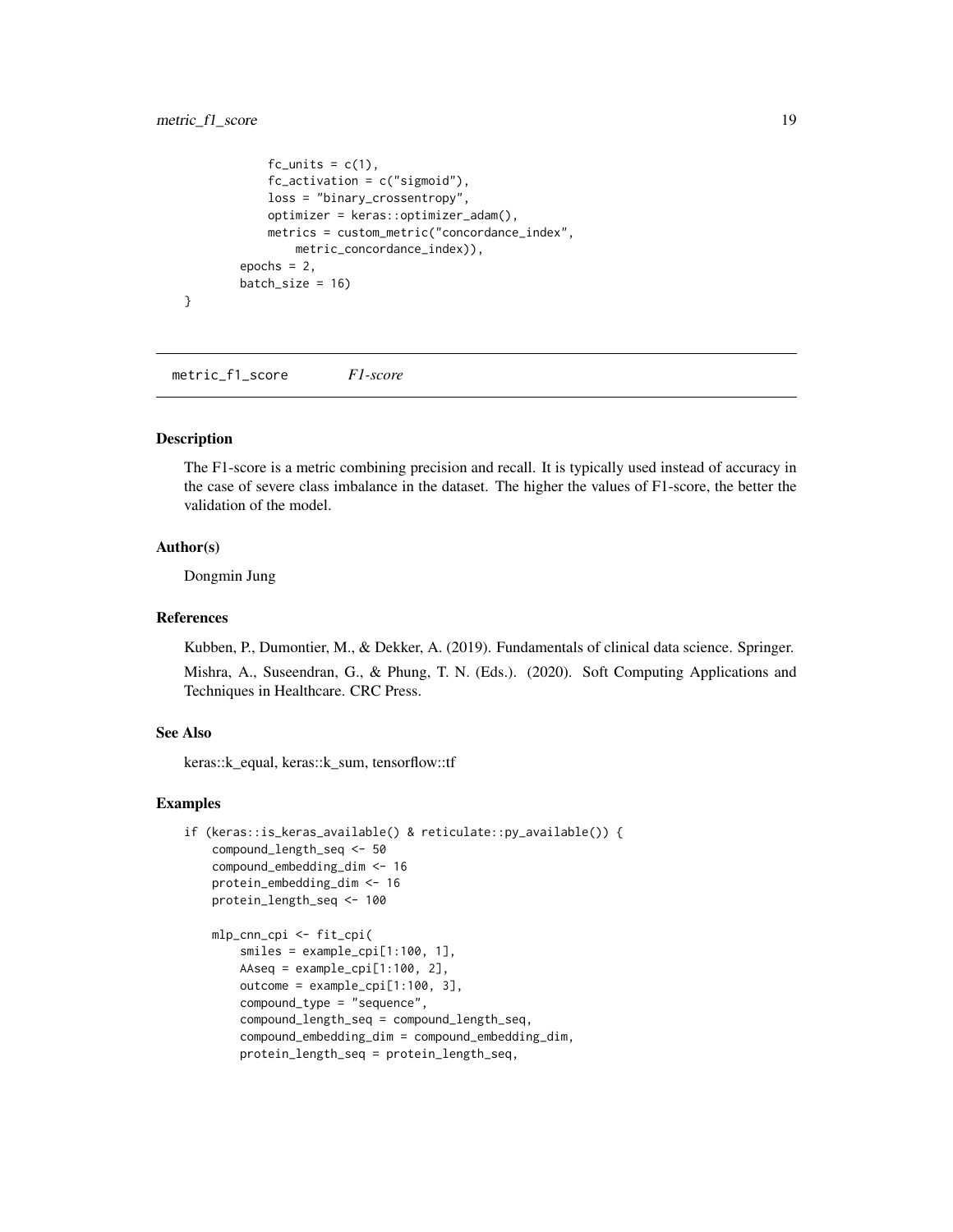```
protein_embedding_dim = protein_embedding_dim,
net_args = list(
compound = "mlp_in_out",
compound_args = list(
       fc\_units = c(10),
        fc_activation = c("relu")),
    protein = "cnn_in_out",
    protein_args = list(
        cnn_filters = c(32),
        cnn\_kernel\_size = c(3),
        cnn_activation = c("relu"),
        fc\_units = c(10),
        fc_-activation = c("relu")),
    fc\_units = c(1),
    fc_ activation = c("sigmoid"),
    loss = "binary_crossentropy",
    optimizer = keras::optimizer_adam(),
    metrics = custom_metric("F1_score",
       metric_f1_score)),
epochs = 2,batch_size = 16)
```
multiple\_sampling\_generator

```
Generator function for multiple inputs
```
#### Description

}

This is a generator function that yields batches of data with multiple inputs.

#### Usage

```
multiple_sampling_generator(X_data, Y_data = NULL, batch_size,
   shuffle = TRUE)
```
#### Arguments

| X_data     | list of multiple inputs                            |
|------------|----------------------------------------------------|
| Y_data     | targets (default: NULL)                            |
| batch_size | batch size                                         |
| shuffle    | whether to shuffle the data or not (default: TRUE) |

#### Value

generator for "keras::fit" or "keras::predict"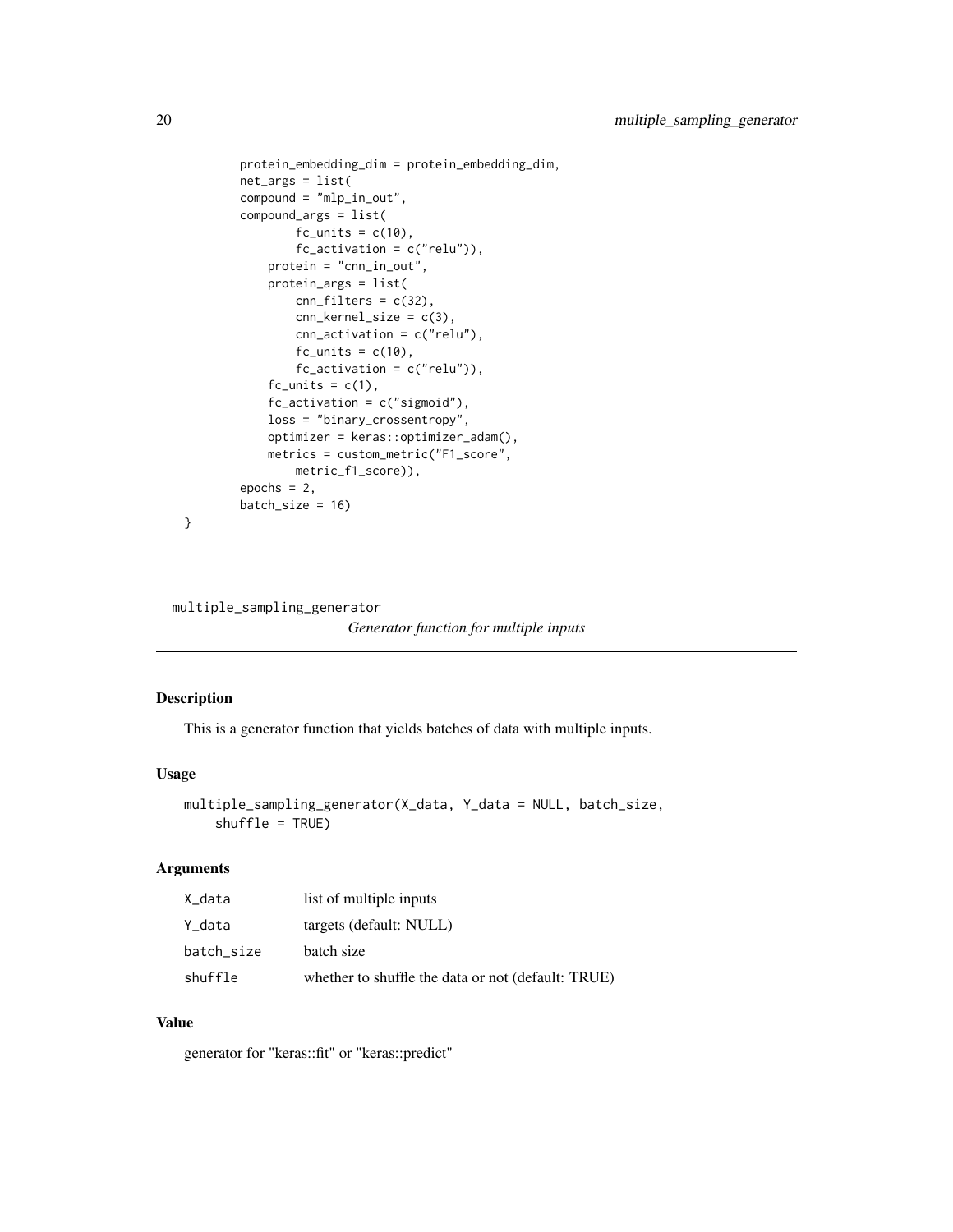#### <span id="page-20-0"></span>Author(s)

Dongmin Jung

#### Examples

```
X_data <- c(list(matrix(rnorm(200), ncol = 2)),
   list(matrix(rnorm(200), ncol = 2)))
Y_data <- matrix(rnorm(100), ncol = 1)
multiple_sampling_generator(X_data, Y_data, 32)
```
SARS\_CoV2\_3CL\_Protease

*Amino Acid Sequence for the SARS coronavirus 3C-like Protease*

#### Description

306 amino acid residues of the SARS coronavirus 3C-like Protease

#### Usage

SARS\_CoV2\_3CL\_Protease

#### Value

amino acid sequence

#### Author(s)

Dongmin Jung

#### Source

Huang, K., Fu, T., Glass, L. M., Zitnik, M., Xiao, C., & Sun, J. (2020). DeepPurpose: A Deep Learning Library for Drug-Target Interaction Prediction. Bioinformatics.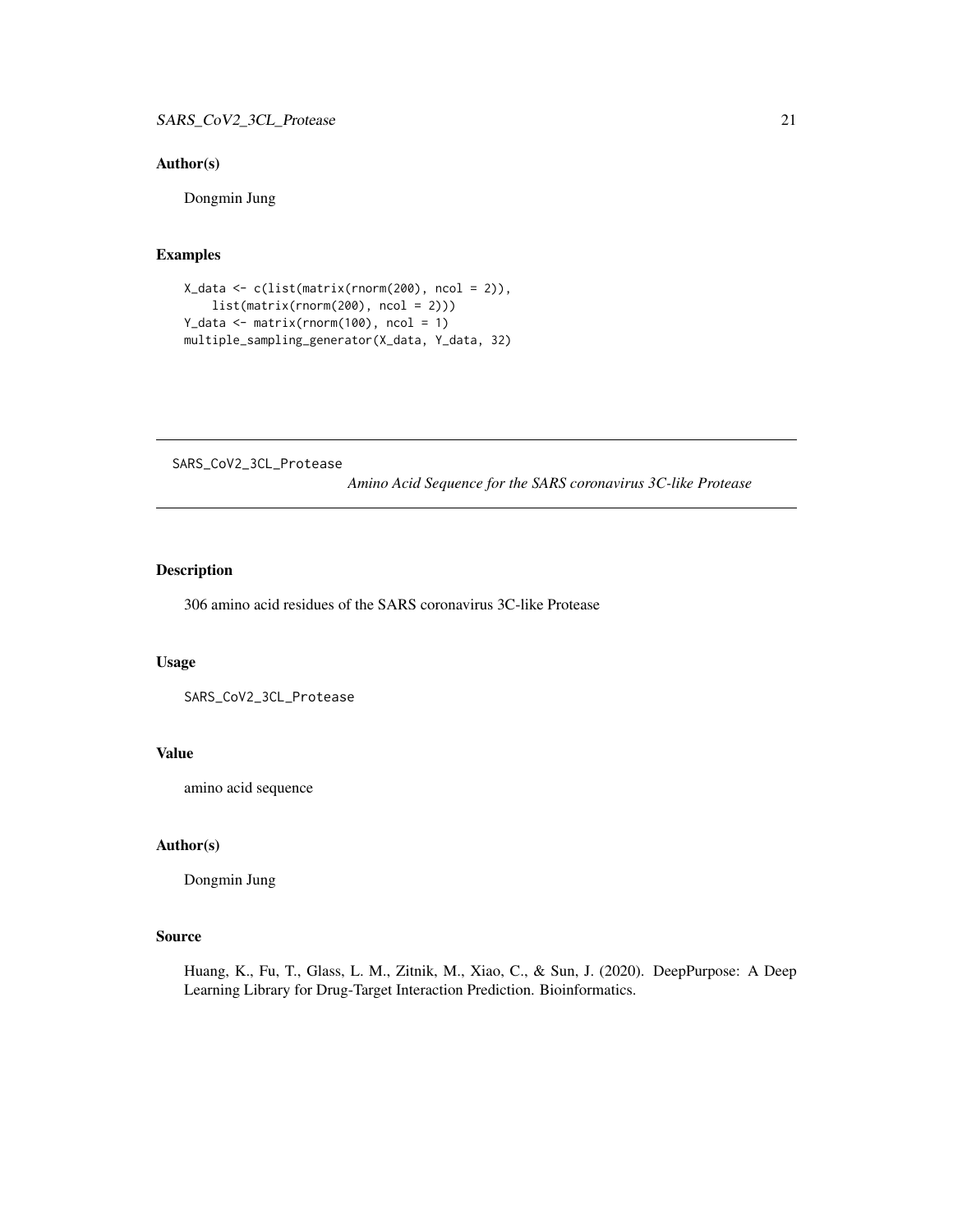<span id="page-21-0"></span>

In real-world cases, most of the data are not complete and contains incorrect values, missing values, and so on. Thus, there may be invalid sequences in the data. This function can find such sequences and remove them from the data. For SMILES strings, the function "webchem::is.smiles" is used. A valid amino acid sequence means a string that only contains capital letters of an alphabet.

#### Usage

```
seq_check(smiles = NULL, AAseq = NULL, outcome = NULL)
```
#### Arguments

| smiles  | <b>SMILES</b> strings (default: NULL)                                                                                                          |
|---------|------------------------------------------------------------------------------------------------------------------------------------------------|
| AAsea   | amino acid sequences (default: NULL)                                                                                                           |
| outcome | a variable that indicates how strong two molecules interact with each other or<br>whether there is an interaction between them (default: NULL) |

#### Value

valid sequences

#### Author(s)

Dongmin Jung

#### References

Dey, N., Wagh, S., Mahalle, P. N., & Pathan, M. S. (Eds.). (2019). Applied machine learning for smart data analysis. CRC Press.

#### See Also

webchem::is.smiles

```
seq_check(smiles = example_cpi[1, 1], outcome = example_cpi[1, 3])
```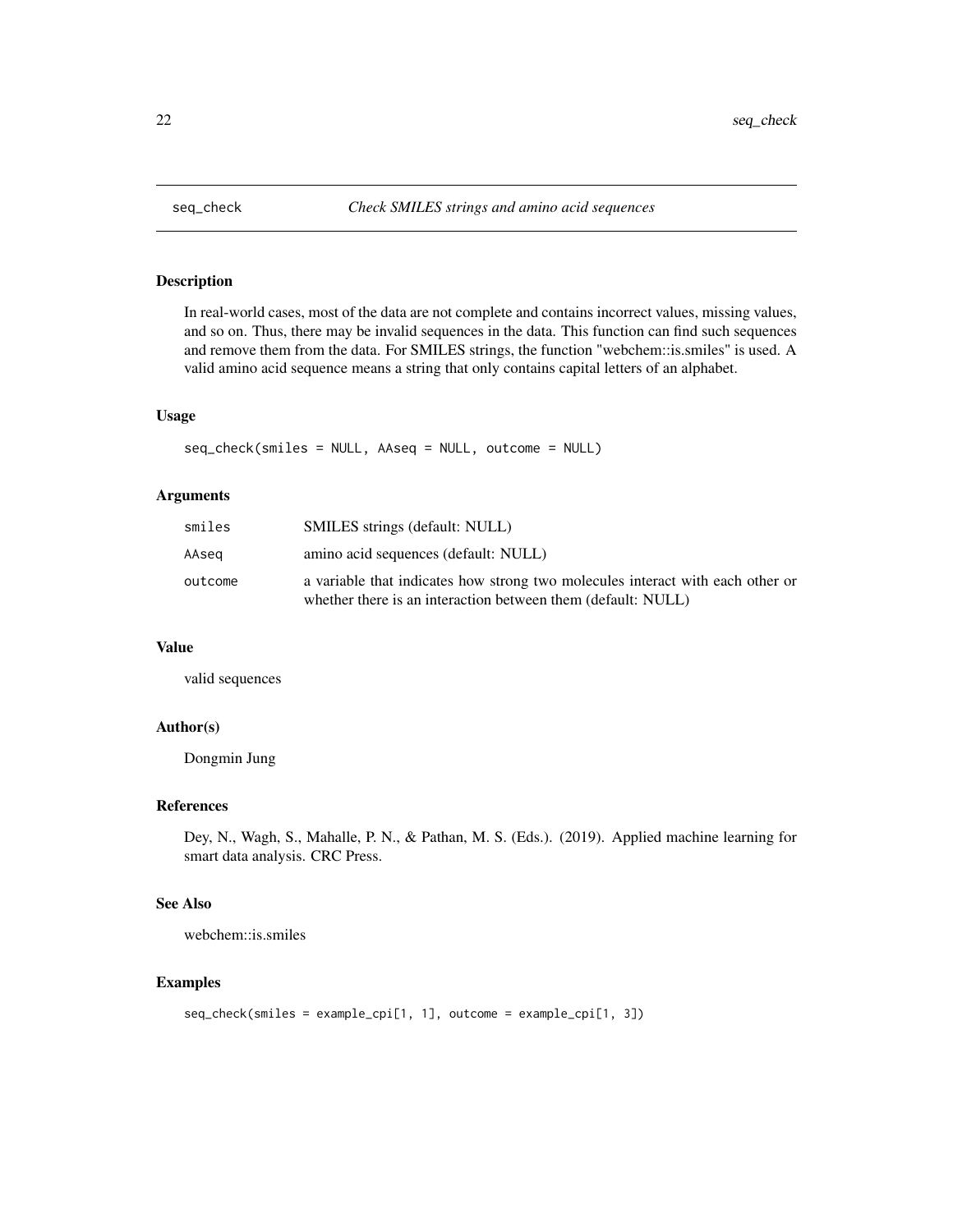<span id="page-22-0"></span>

Preprocessing helps make the data suitable for the model depending on the type of data the preprocessing works upon. Preprocessing is more time consuming for text data. The adjacency matrix and node feature, fingerprint, or string data are preprocessed from sequences.

#### Usage

```
seq_preprocessing(smiles = NULL,
   AAseq = NULL,
    type,
   convert_canonical_smiles,
   max_atoms,
   length_seq,
   lenc = NULL,
    ngram_max = 1,
    ngram_min = 1)
```
#### Arguments

| SMILES strings (default: NULL)                                                              |  |  |  |
|---------------------------------------------------------------------------------------------|--|--|--|
| amino acid sequences (default: NULL)                                                        |  |  |  |
| "graph", "fingerprint" or "sequence"                                                        |  |  |  |
| convert_canonical_smiles                                                                    |  |  |  |
| SMILES strings are converted to canonical SMILES strings if TRUE                            |  |  |  |
| maximum number of atoms for compounds                                                       |  |  |  |
| length of compound or protein sequence                                                      |  |  |  |
| encoded labels for characters of SMILES strings or amino acid sequenes (de-<br>fault: NULL) |  |  |  |
| maximum size of an n-gram for protein sequences (default: 1)                                |  |  |  |
| minimum size of an n-gram for protein sequences (default: 1)                                |  |  |  |
|                                                                                             |  |  |  |

#### Value

| canonical_smiles         |                                                                      |  |
|--------------------------|----------------------------------------------------------------------|--|
|                          | canonical representation of SMILES                                   |  |
| convert_canonical_smiles |                                                                      |  |
|                          | canonical representation is used or not                              |  |
| A_pad                    | padded or turncated adjacency matrix of compounds if type is "graph" |  |
| X_pad                    | padded or turncated node features of compounds if type is "graph"    |  |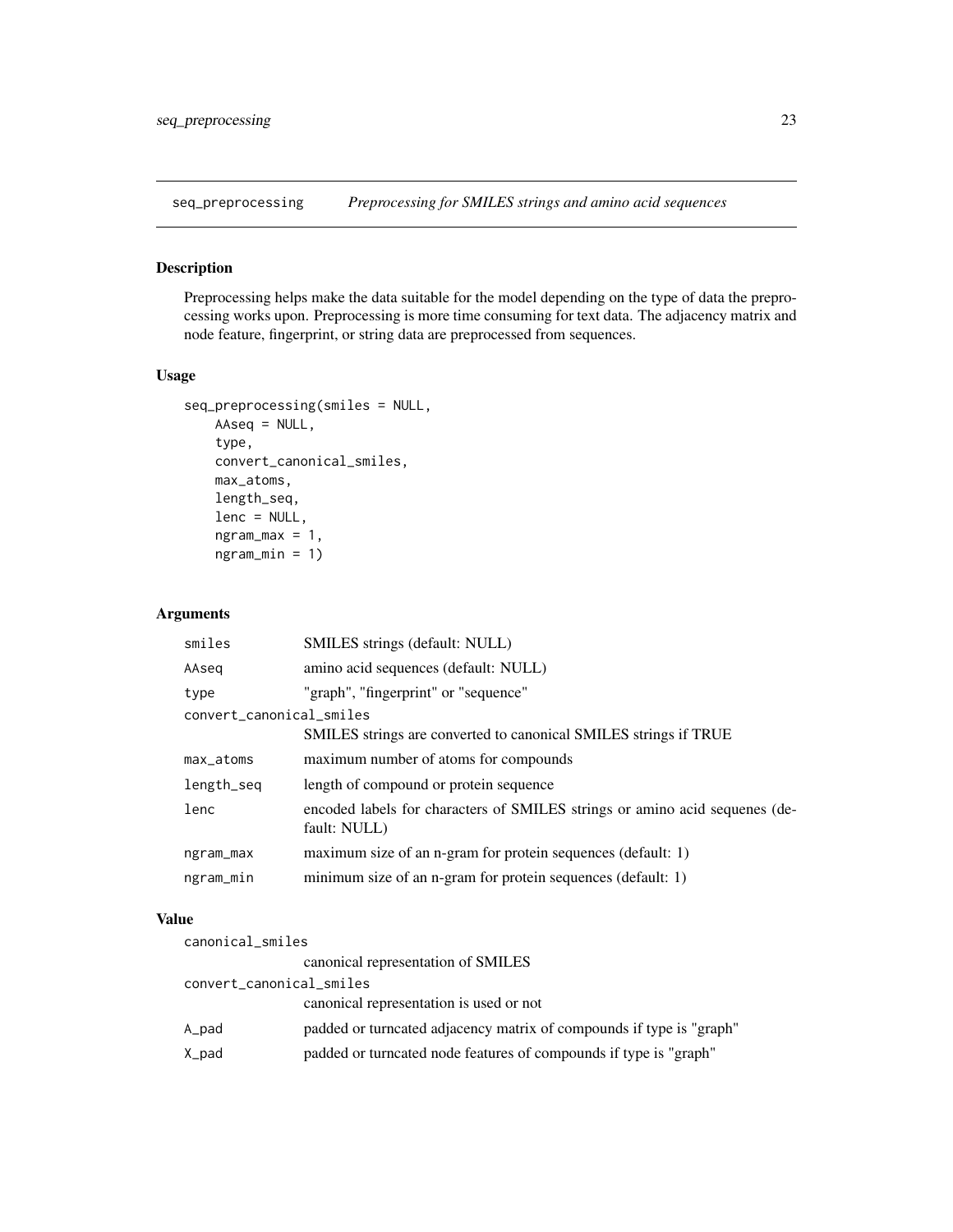| fp                   | fingerprint of compounds if type is "fingerprint"                      |  |
|----------------------|------------------------------------------------------------------------|--|
| sequences_encode_pad |                                                                        |  |
|                      | encoded sequences which are padded or truncated                        |  |
| lenc                 | encoded labels for characters of SMILES strings or amino acid sequenes |  |
| length_seq           | length of compound or protein sequence                                 |  |
| num_tokens           | total number of characters of compounds or proteins                    |  |

#### Author(s)

Dongmin Jung

#### References

Dey, N., Wagh, S., Mahalle, P. N., & Pathan, M. S. (Eds.). (2019). Applied machine learning for smart data analysis. CRC Press.

```
seq_preprocessing(smiles = cbind(example_cpi[1, 1]),
   type = "fingerprint",
   convert_canonical_smiles = TRUE)
```